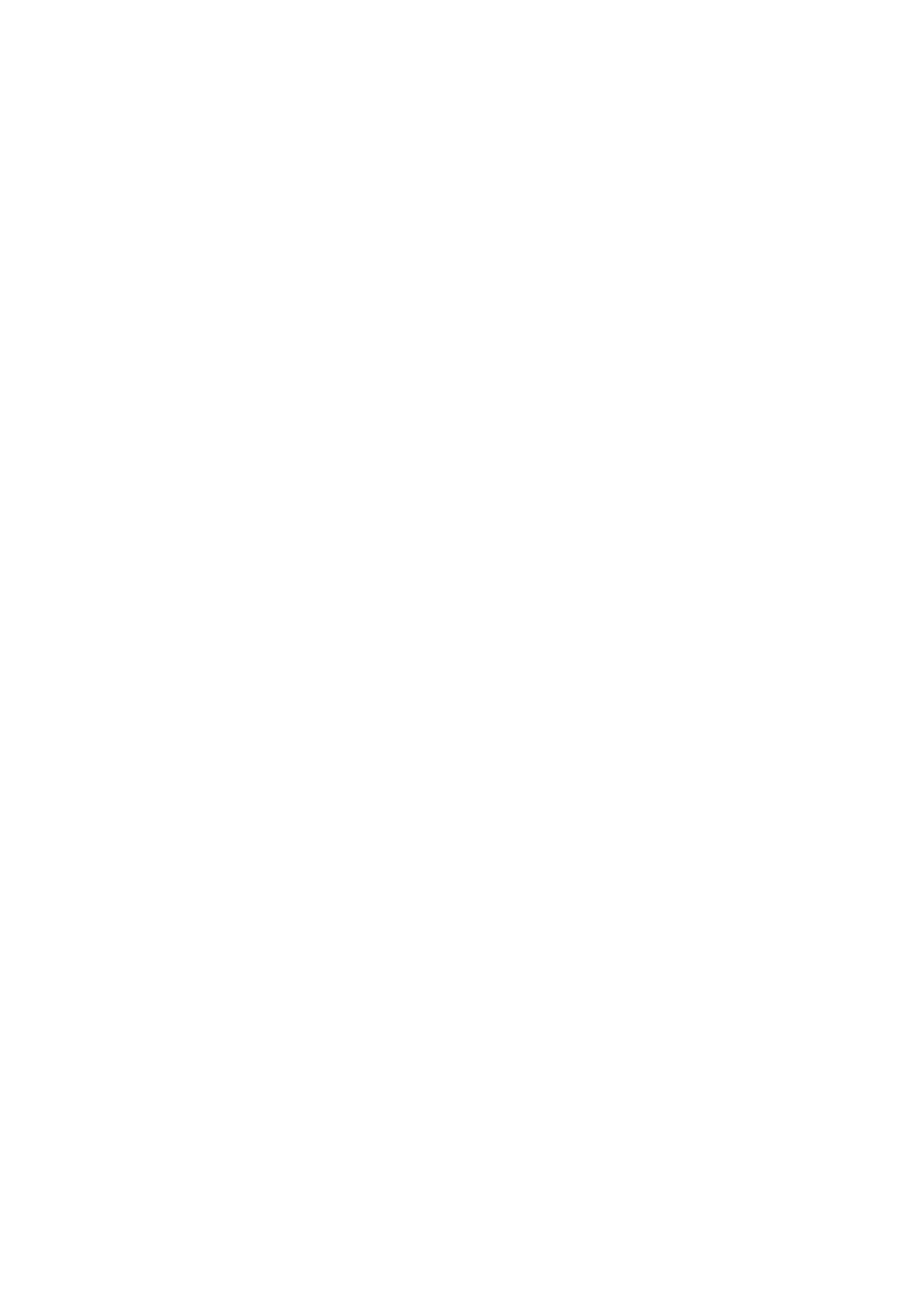#### Abstract

This thesis discusses the matrix container template I implemented as part of the STXXL library for very large data sets.[1] Because it is designed for matrices too big to be held in internal memory, algorithms and data structures are chosen to be efficient for external memory operation.<sup>[2]</sup>

Transposition, addition, and scalar multiplication are easy; therefore their description is kept brief. Matrix multiplication is algorithmically interesting; several approaches and algorithms exist for matrix multiplication in general as well as for external matrix multiplication in effort to make it more efficient.

For that reason, extensive discussion including theoretical analysis and practical tests focus on matrix multiplication.

# 1 Motivation

## 1.1 Memory Hierarchy

Computer memory is organized in several layers, from large and slow to fast and small memory, called the *memory hierarchy*. The largest layer is used as main storage; memory indexing (addressing) refers to this layer. Faster layers are used as cache; they hold copies of data to provide faster access.

To reduce overheads, slower layers are not accessed for single bytes or words but for increasingly larger portions of consecutive values at once. These portions are called cache lines.

Compared to using only large memory, accessing a single element becomes even slower, because it is copied into cache together with the whole cache line it is part of. The effort amortizes if a significant fraction of the cache line is accessed before it is removed from cache. This effect is called spatial locality.

The use of fast memory becomes more useful when data copied to it is accessed more often before it is removed from cache. This effect is called temporal locality.

In case of internal memory algorithms, DRAM is used as largest layer. The cache layers are neither addressed nor managed explicitly by the software. Instead, copying to and from them is managed transparently by hardware mechanisms. That way, the behavior of large and fast memory is approximated.

In case of external memory algorithms, the largest layer to store most of the data consists of disks. In that case, the largest DRAM layer functions as first cache layer with the feature and burden of explicit addressing and management. The disk blocks become the cache lines of that layer. Typical sizes are around 16MiB (i.e.  $2^{19}$  words at 64 bit per word).

# 1.2 I/O Model

The I/O-complexity of the algorithms is analyzed using the Multihead Model by Aggarwal and Vitter. [3] The model counts the number of reads and writes of data blocks of B bytes size (cache lines or disk blocks) to secondary storage, and the necessary units of time for it. It allows for  $D$  concurrent I/Os in one unit of time; typically,  $D$  is the number of disks.

[1]For more information about the STXXL project, see: http://stxxl.sourceforge.net/

<sup>&</sup>lt;sup>[2]</sup>External memory algorithms are often also called out-of-core algorithms.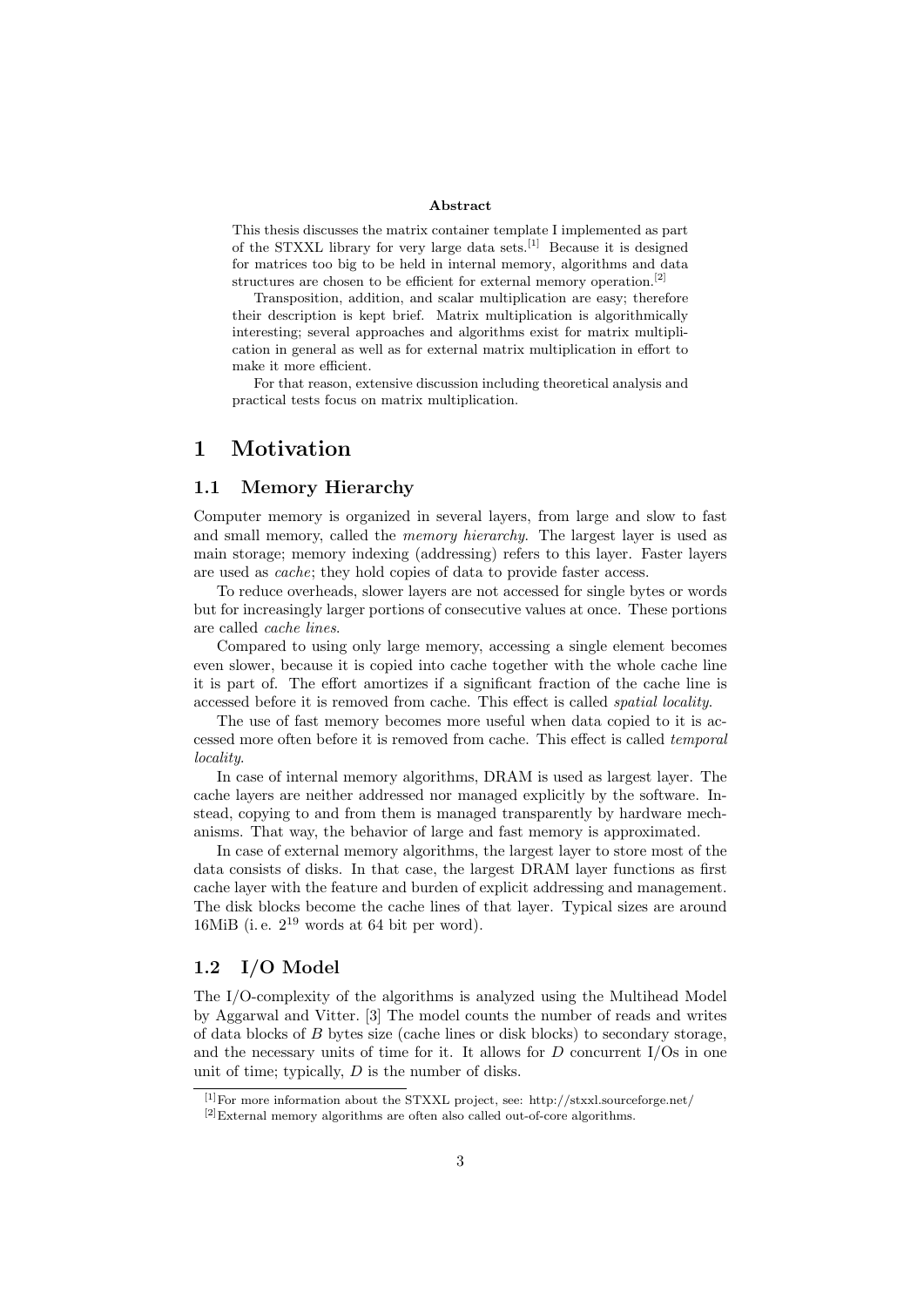Choosing smaller values for B allows to analyze accesses from other cache layers to DRAM or to the next larger cache layer, too. An algorithm is called *cache oblivious*, if its I/O-complexity does not depend on B, that is, if  $B \cdot I/Os(B) \in O(1)$ .

## 1.3 Characteristic of Matrix Handling

Computer memory is organized using one-dimensional indexing (addressing) of storage units. To store a two-dimensional matrix, the two dimensions of the matrix have to be laid out on the one dimension of memory addresses. The layout pattern defines a layout function  $L : \mathbb{N} \times \mathbb{N} \to \mathbb{N}$ . Historically and for human readability, the mostly used layout functions are row-major and columnmajor.

$$
L_{row-major}(i,j) = i \cdot \text{width} + j
$$
  
\n
$$
L_{column-major}(i,j) = i + j \cdot \text{height}
$$

These work great for matrices small enough to fit in L1 cache, but as matrices grow larger a problem arises. Consider a  $n \times n$  matrix M stored in row-major and a cache with a cache line size of s elements not large enough to hold (most of) the matrix. Traversal of one column  $j$  of  $M$  (i.e. accessing the elements at  $(1, j), (2, j), \ldots (n, j)$  requires loading either M completely into the cache, or a whole cache line (s elements) per accessed element. The impact of this problem increases with s. Standard matrix multiplication requires traversal of one row and one column of the input matrices per element of the output matrix. Transposition can be seen as reading a matrix stored in row-major by columns.

In C++ the standard container to store a large number of elements is the template std::vector<>. With stxxl::vector<> the STXXL provides a container for even larger numbers of elements. stxxl::vector<> stores the elements in external memory, caching disk blocks of several MB size. That means s is be in the magnitude of  $10^6$ - $10^7$  for 64 Bit values.

This work studies alternative layouts and matrix multiplication algorithms to reduce the mentioned problem and implements a layout function and some matrix multiplication algorithms as new parts of the STXXL.

# 2 Matrix Layout

This section describes different layout functions and shortly discusses their suitability for different operations.

#### 2.1 Row-Major and Column-Major

I consider row-major only, since column-major can be seen as its transposed duality.

The row-major layout arranges one row after another, beginning with the top row. It is a very easy layout and well suited for accessing single lines. Accessing single columns however, can require one disk access per element or loading all of the matrix (whichever is better). Because of this, row-major is very unsuited for complex matrix operations e.g. multiplication.

The situation is different for matrices that fit in L1 cache. Single words are loaded from L1, so there is no penalty for loading unneeded elements. On the other hand, the simplicity of access patterns for row- and column-traversal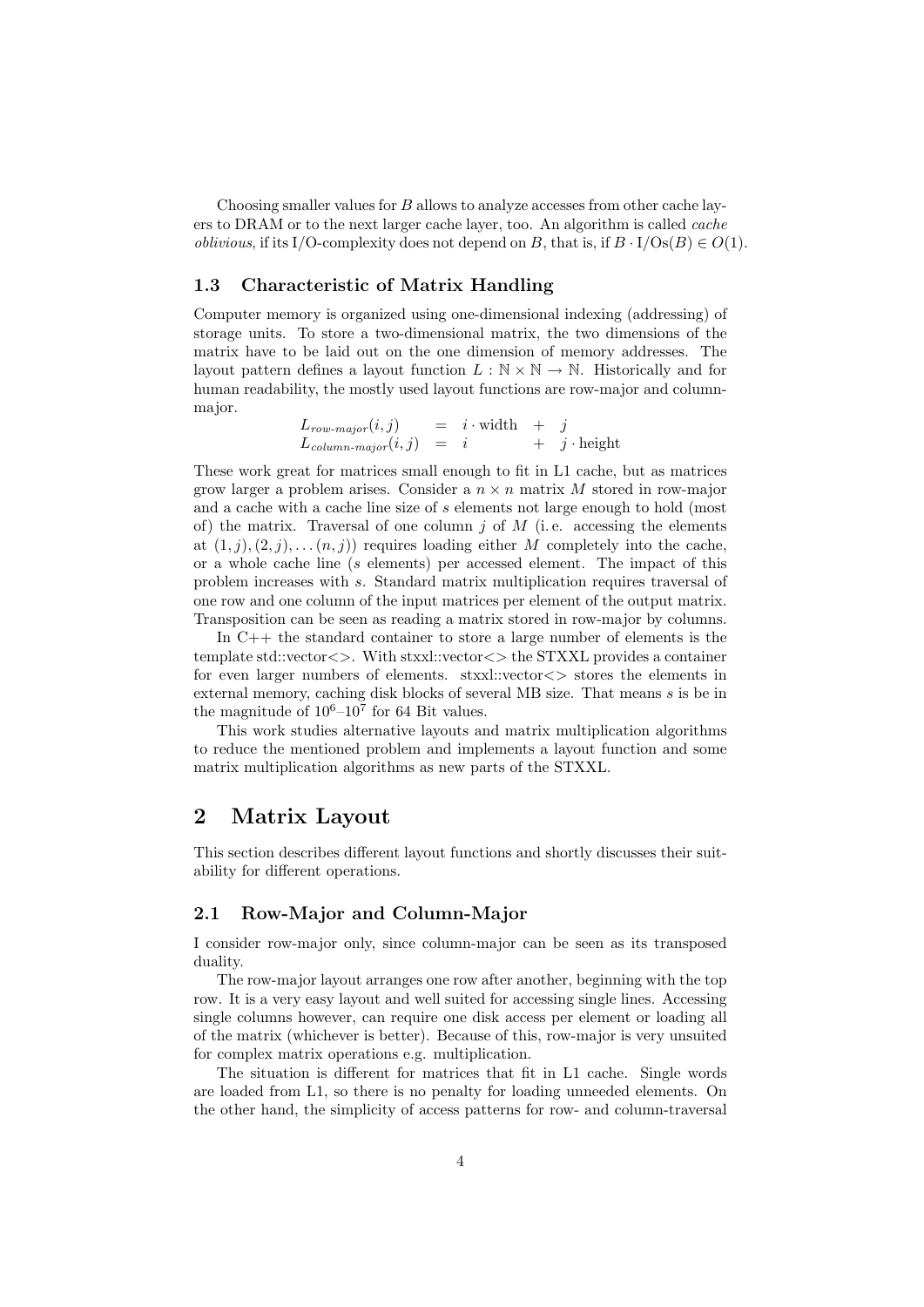enables prediction mechanisms in hardware and compilers to employ efficient prefetching as well as loop unrolling and interleaving. [4]

$$
L_{row-major}^{n \times m}(i,j) = i \cdot m + j
$$
  
\n
$$
L_{column-major}^{n \times m}(i,j) = i + j \cdot n
$$

# 2.2 Nested Layouts

Layouts can be nested to create further layouts.

Let  $L_{outer}$  and  $L_{inner}$  be layout functions,  $n \times m$  a matrix size and  $n' \times m'$  a submatrix size. Assuming  $n' | n$  and  $m' | m$ , divide the matrix into submatrices. The resulting  $N \times M$  matrix (with  $N = n/n'$ ,  $M = m/m'$ ) whose elements are submatrices is called supermatrix. Lay out the supermatrix using  $L_{outer}$  and the elements in the submatrices using  $L_{inner}$ .

If  $n' \nmid n$  or  $m' \nmid m$ , additional rows respectively columns containing zeros are added to the matrix. This is called static padding and induces some overhead in space and computation, but the overhead grows only linear with  $n, m, n',$ and m' and is negligible for matrices with  $n, m >> n', m'$ .

$$
L^{n \times m}_{nested}(i,j) = \overbrace{L^{N \times M}_{outer}(\lfloor i/n' \rfloor, \lfloor j/m' \rfloor)}^{\text{number of submatrix}} \cdot n'm' + \overbrace{L^{n' \times m'}_{inner}(i \text{ mod } n', j \text{ mod } m')}^{\text{number in submatrix}}
$$

where

$$
N = \lceil n/n' \rceil
$$
  

$$
M = \lceil m/m' \rceil
$$

### 2.3 Submatrix Layout

Submatrix layout [8, 10] (also called block layout or block storage, but not to be confused with disk blocks), is a nested layout with square submatrices (i. e.  $n' = m'$ ). With a disk block size of B elements, n' is chosen so that  $B | n'^2$ , i. e. disk blocks do not cross submatrix boundaries. Inner and outer layout are row-major.

Submatrix layout allows to load a whole submatrix into internal memory for internal processing without loading further elements. This is still not very good for column traversal, but helps for transposition and multiplication.

$$
L_{submatrix}(i,j) = \overbrace{(\lfloor i/n' \rfloor \cdot M + \lfloor j/n' \rfloor)}^{\text{number of submatrix}} \cdot n'^2 + \overbrace{(i \bmod n') \cdot n' + j \bmod n'}^{\text{number in submatrix}}
$$

### 2.4 Morton Order Layout

Morton Order layouts are recursive layouts. I focus on Z-Morton Order as representative of the different Morton layouts, as it already introduces all of the concept. Chatterjee et al. [4] present other variants and further details.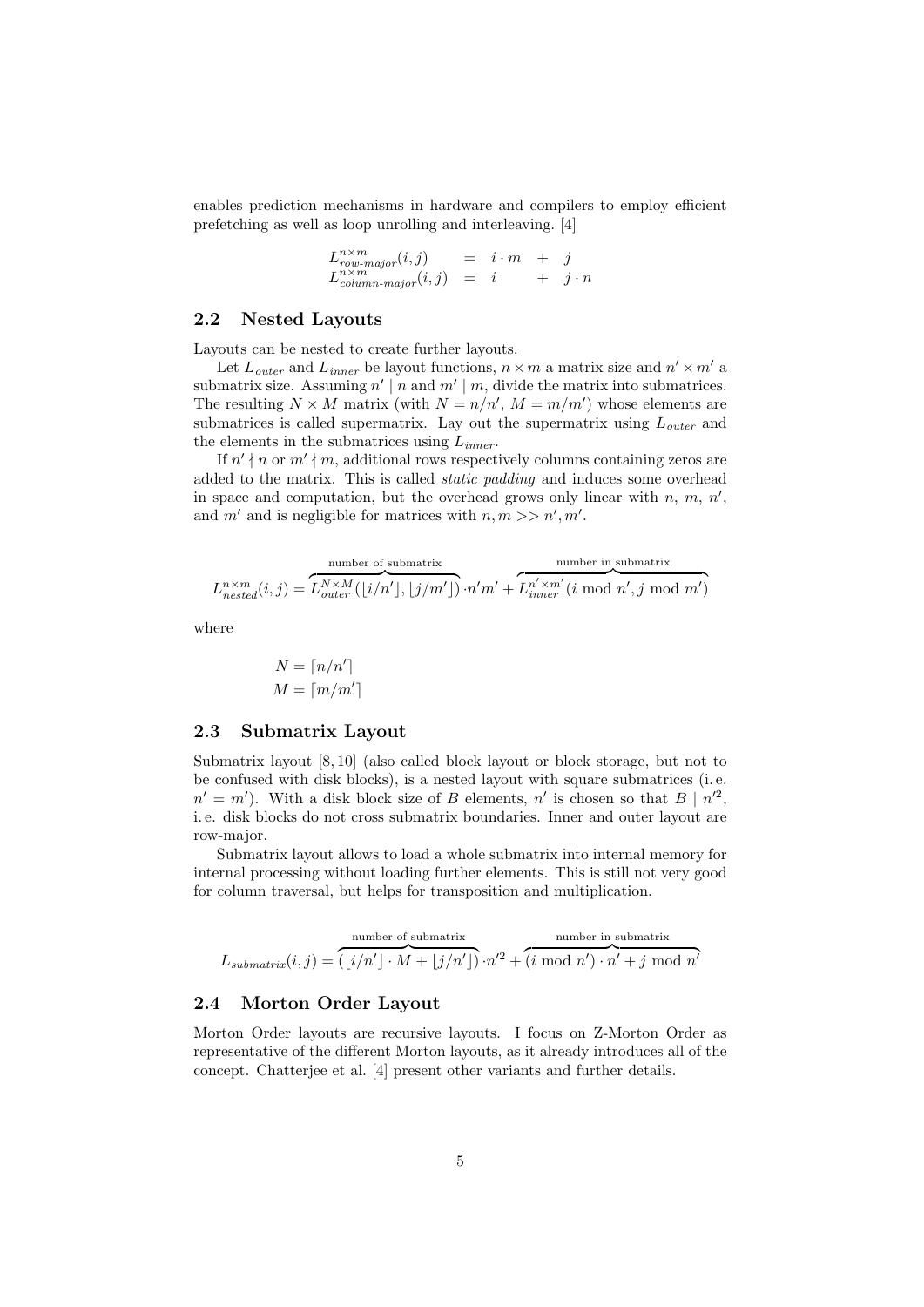| $\theta$       | 5              | 16              | $2\theta$       |
|----------------|----------------|-----------------|-----------------|
|                | 4              | 17              | $\frac{1}{2}$   |
| 3              | 7              | $\overline{19}$ | $^{23}$         |
| 2              | 6              | 18              | 22              |
| 8              | 12             | $\overline{25}$ | 28              |
| 9              | $\ddagger 3$   | 24              | 29              |
| $\pm 1$        | $\pm 5$        | 26              | 36              |
| 16             | 14             | $\overline{27}$ | $\overline{31}$ |
| 32             | 36             | 48              | 5 <sup>2</sup>  |
| <del>3</del> 3 | $\frac{37}{2}$ | 49              | 53              |
| 35             | 38             | $-51$           | $-55$           |
| 34             | 39             | 56              | 54              |
| $40 -$         | 44             | 56              | $6\theta$       |
| $41\,$         | 45             | $\overline{57}$ | 61              |
| 42             | 47             | 59              | 62              |
| 43             | 46             | 58              | 63              |

Figure 1: Z-Morton Order layout for a  $8 \times 8$  matrix

 $L_{morton}^{2^k \times 2^k}$  is obtained by recursively nesting  $L_{inner} = L_{motion}^{2^{k-1} \times 2^{k-1}}$ and  $L_{outer} = L_{nonton}^{poston}$ <br>  $L_{outer} = L_{row-major}^{2 \times 2} = [(0,0), (0,1), (1,0), (1,1)]$ requiring  $n' = m' = n/2 = m/2 = 2^k \in 2^{\mathbb{N}}$ 

Figure 1 illustrates the resulting Layout. Other variants of Morton Order layouts differ in  $L_{outer}$ .

Morton order keeps the elements of submatrices close together on all levels. It prefers neither rows nor columns, allowing for relatively efficient traversal of both. It also naturally leads to cache-oblivious algorithms: By following the recursive layout, on each level the submatrix small enough to fit will reside in cache.

The one major drawback is the restriction to square matrices whose order is a power of two. This can require a lot of static padding (adding rows and columns of zeros respectively); up to almost three times the original size for square matrices and arbitrarily much for irregular ones. According to Chatterjee et al. [4] the disadvantages of padding can be reduced drastically by flagging blocks of zeros, thus saving read, write and arithmetic overhead. I found that this does not always help that much (see section 4.5.3).

$$
L_{Z-Morton}(i,j) = \sum_{\alpha=0}^{\infty} \left( \left\lfloor \frac{i}{2^{\alpha}} \right\rfloor \mod 2 \right) \cdot 2^{2\alpha+1} + \left( \left\lfloor \frac{j}{2^{\alpha}} \right\rfloor \mod 2 \right) \cdot 2^{2\alpha}
$$

# 2.5 Further Nested Layouts

Other nested layouts can be beneficial.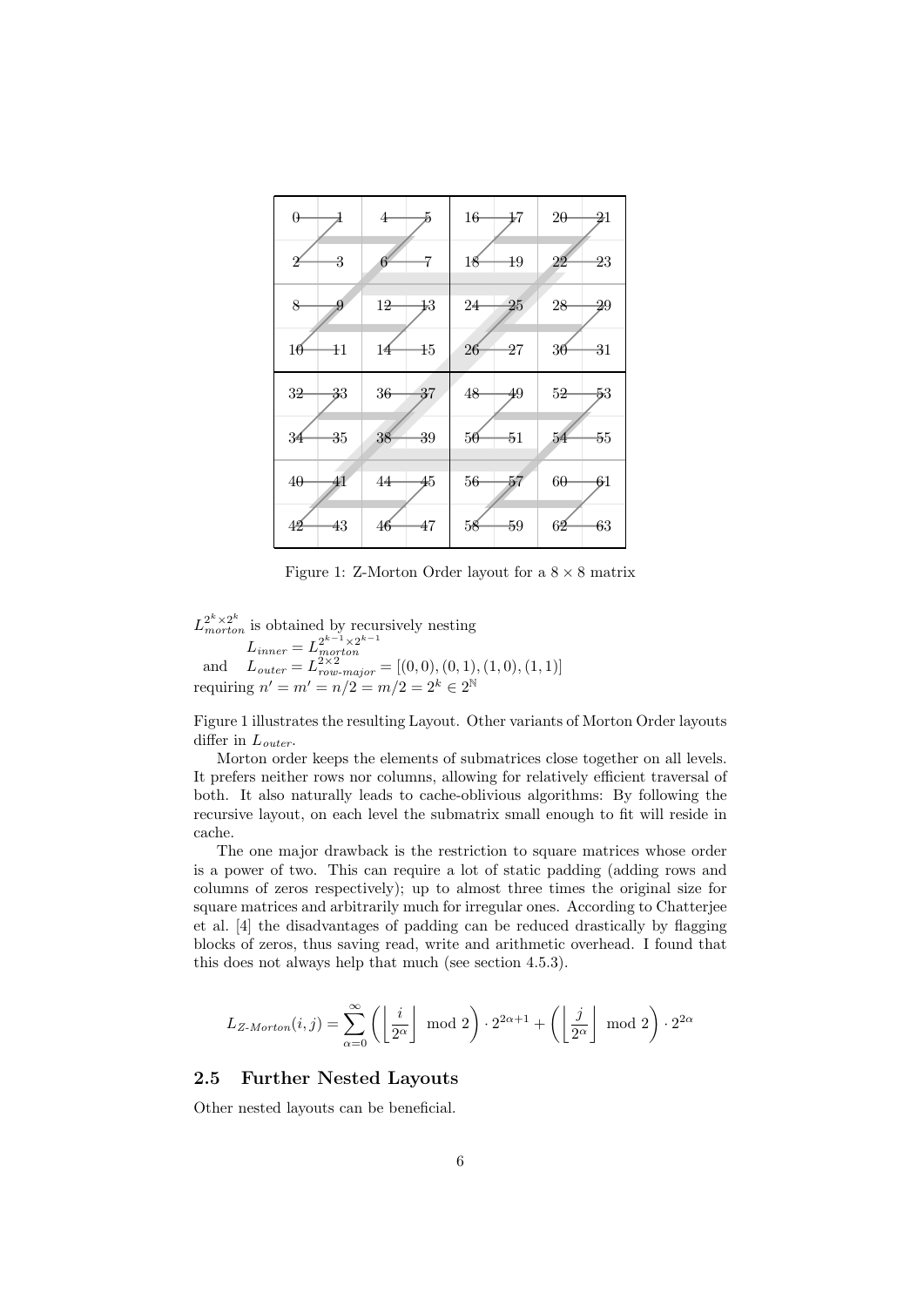

Figure 2: Names of dimensions involved in matrix multiplication.

For example, one can save small submatrices –called tiles– in row-major layout and arrange those in Morton Order among each other. That way one can exploit hardware prefetching and loop unrolling by the compiler as well as the locality of Morton order on higher levels.

Another example would be to use submatrices in Morton Order (for locality) and arrange those in row major, overcoming the power-of-two and regularity restrictions.

For any nesting of layouts, as long as all inner sizes are powers of two (they do not have to be square), the addresses can be kept in one unsigned integer. Addresses can then be added/subtracted and transformed to/from coordinates using bit arithmetic in few instructions. [2, 7]

# 3 Matrix Multiplication Algorithms

In this section I introduce some algorithms for matrix multiplication and discuss their efficiency regarding  $I/O$ . I start with the inefficient naive algorithm, continue with simple, yet quite efficient blocked ones and finish with an advanced, Strassen-like algorithm.

Research and use of I/O-efficient algorithms for matrix operations has been there since the 1950s. One of the earliest publications is by Rubinstein and Rutledge [8], in which the authors present implementations for the UNIVAC enabling it to handle matrices of order up to 310 that could only fit in external memory at that time.

## 3.1 Naive Standard Matrix Multiplication

For matrices A, B, C of size  $n \times \ell$ ,  $\ell \times m$ ,  $n \times m$  respectively (cf. figure 2),  $C = A \cdot B$  is defined as:

$$
c_{i,j} = \sum_{k=1}^{\ell} a_{i,k} \cdot b_{k,j} \quad \text{for } i \in \{1, \dots, n\}, j \in \{1, \dots, m\}
$$

This leads to a simple algorithm: For each element in C, calculate the sum accordingly, iterating over i, j and k. By iterating over k in the innermost loop, only one element of intermediate result has to be stored from one iteration to the other. Thereby it can be kept in fast memory (usually registers or fast cache) and the least number of read accesses to slower memory is necessary.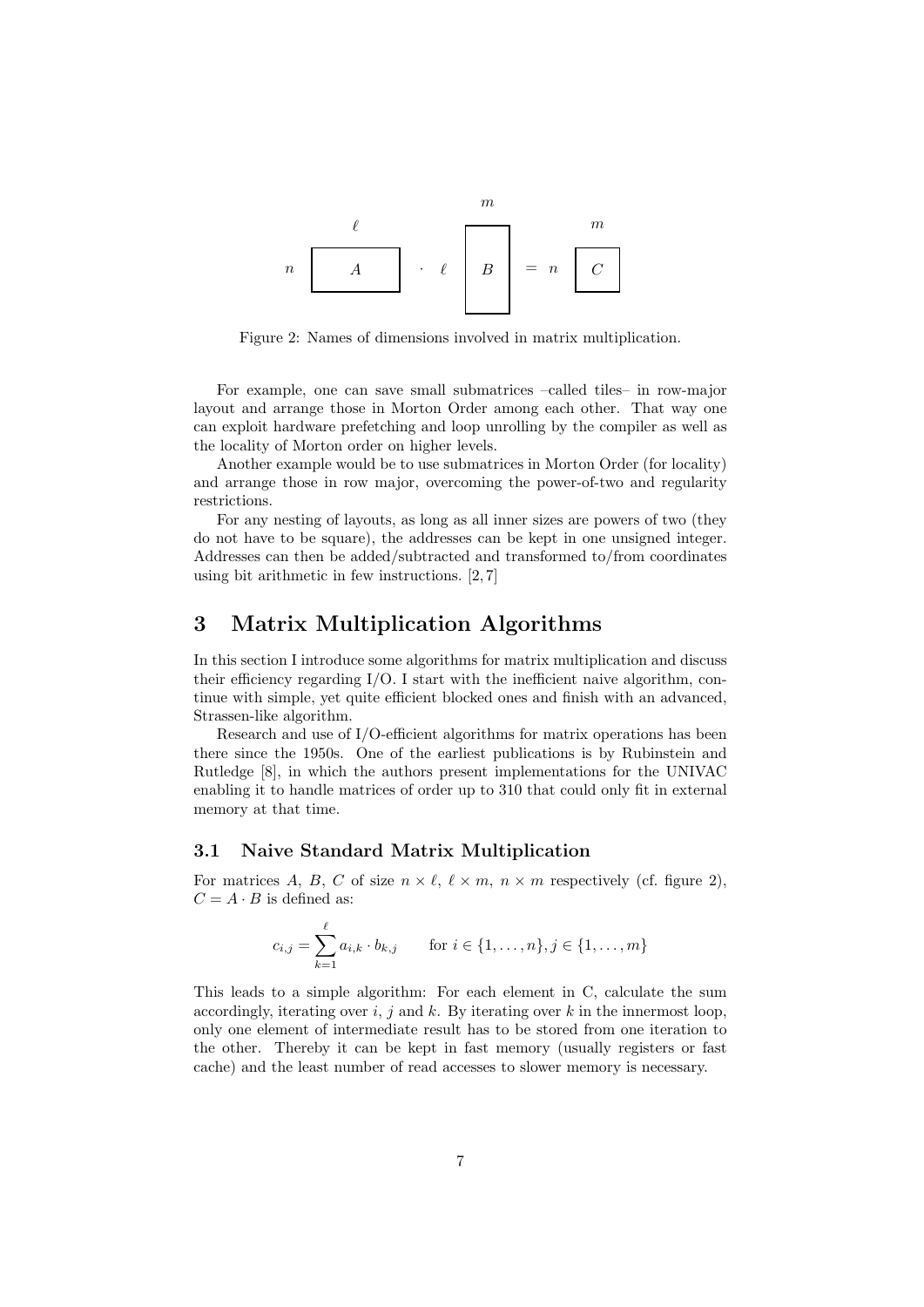

Figure 3: Coordinate (iteration) variables as used in naive standard matrix multiplication and standard matrix multiplication with reordered loop nesting. Naive standard matrix multiplication iterates  $k$  in the innermost loop, whereas standard matrix multiplication with reordered loop nesting iterates  $j$  in the innermost loop.

# 3.2 Standard Matrix Multiplication with Reordered Loop Nesting

Naive standard matrix multiplication involves three counters along the three dimensions of the multiplication (cf. figure 3). To obtain all combinations, they are iterated in nested loops. For matrices stored in row-major order, the costly traversal of columns can be saved simply by using a different order of nesting. [11]

Naive standard matrix multiplication iterates  $k$  in the innermost loop, thus accessing a column of A and a row of B. As discussed before, accessing columns is costly.

By iterating  $j$  in the innermost loop, a row of  $B$  and a row of  $C$  are accessed. The save of a column access comes at the cost of two row accesses, because now the elements of  $C$  have to be reread in order to sum up on them. This is worth it as soon as at least one level of cache is crossed.

# 3.3 Recursive Standard Matrix Multiplication

To calculate  $C = A \cdot B$ , divide  $A = \begin{pmatrix} A_{11} & A_{12} \\ A_{21} & A_{22} \end{pmatrix}$  and  $B = \begin{pmatrix} B_{11} & B_{12} \\ B_{21} & B_{22} \end{pmatrix}$  into submatrices<sup>[3]</sup>. Then  $C = \begin{pmatrix} C_{11} & C_{12} \\ C_{21} & C_{22} \end{pmatrix}$  with

$$
C_{i,j} = A_{i,1} \cdot B_{1,j} + A_{i,2} \cdot B_{2,j} .
$$

Calculate the products recursively. The sums can be calculated together with the second product instead of afterwards, thus saving write and read of this summand.

This algorithm works well with recursive matrix layouts such as Morton Order (see section 2.4), establishing good locality of reference and being cacheoblivious. It has the disadvantage of temporarily storing intermediate results and thereby filling the caches and causing additional accesses and I/Os.

# 3.4 Blocked Matrix Multiplication

The upcoming algorithm takes advantage of the submatrix layout. The order of submatrices n' is chosen as large as possible, such that  $3n'^2 \leq M^{[4]}$ . That

<sup>[3]</sup> The submatrices' sizes do not have to be equal, they need only suffice the products.

<sup>&</sup>lt;sup>[4]</sup>To overlap I/O and computation,  $6n^2 \leq M$  would be necessary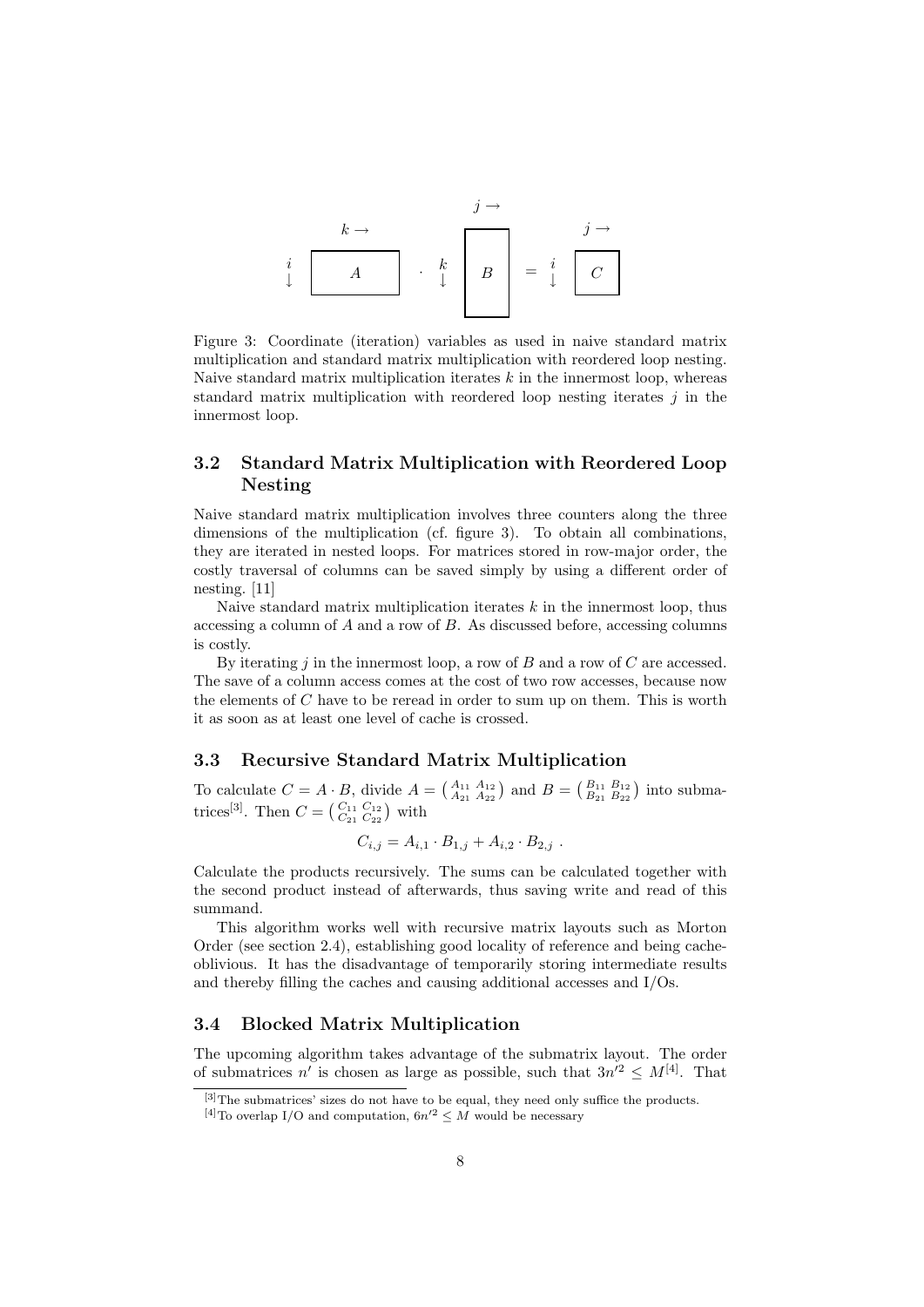| Preadditions Recursive Multiplications | Postadditions        |
|----------------------------------------|----------------------|
| $P_1 = A_{11} \cdot B_{11}$            |                      |
| $P_2 = A_{12} \cdot B_{21}$            |                      |
| $P_3 = A_{21} \cdot B_{11}$            | $C_{11} = P_1 + P_2$ |
| $P_4 = A_{22} \cdot B_{21}$            | $C_{21} = P_3 + P_4$ |
| $P_5 = A_{11} \cdot B_{12}$            | $C_{12} = P_5 + P_6$ |
| $P_6 = A_{12} \cdot B_{22}$            | $C_{22} = P_7 + P_8$ |
| $P_7 = A_{21} \cdot B_{12}$            |                      |
| $P_8 = A_{22} \cdot B_{22}$            |                      |

| Preadditions            | Recursive Multiplications   | Postadditions              |
|-------------------------|-----------------------------|----------------------------|
| $S_1 = A_{21} + A_{22}$ |                             |                            |
| $S_2 = S_1 - A_{11}$    | $P_1 = A_{11} \cdot B_{11}$ | $C_{11} = U_1 = P_1 + P_2$ |
| $S_3 = A_{11} - A_{21}$ | $P_2 = A_{12} \cdot B_{21}$ | $U_2 = P_1 + P_4$          |
| $S_4 = A_{12} - S_2$    | $P_3 = S_1 \cdot T_1$       | $U_3 = U_2 + P_5$          |
|                         | $P_4 = S_2 \cdot T_2$       | $C_{21} = U_4 = U_3 + P_7$ |
| $T_1 = B_{12} - B_{11}$ | $P_5 = S_3 \cdot T_3$       | $C_{22} = U_5 = U_3 + P_3$ |
| $T_2 = B_{22} - T_1$    | $P_6 = S_4 \cdot B_{22}$    | $U_6 = U_2 + P_3$          |
| $T_3 = B_{12} - B_{12}$ | $P_7 = A_{22} \cdot T_4$    | $C_{12} = U_7 = U_6 + P_6$ |
| $T_4 = B_{21} - T_2$    |                             |                            |

Figure 4: Recursive standard matrix multiplication (above) and Strassen-Winograd matrix multiplication (below). [4]

way, three submatrices can be held in internal memory, just enough to perform internal matrix multiplication on them. This has the drawback that the amount of required internal memory is fixed with the layout; it can not be changed for existing matrices without reordering them.

The supermatrix is multiplied with the naive algorithm, with internal memory submatrix multiplication again by the naive algorithm. This essentially results in a rescheduling of the naive standard algorithm that requires much less  $I/Os$  (see sections 3.6.1 and 3.6.4).

A more detailed view of this algorithm has been given by McKellar. [6]

### 3.5 Strassen-Winograd Matrix Multiplication

The main idea of the Strassen-Winograd matrix multiplication algorithm is to replace one of the eight recursive multiplications of recursive standard matrix multiplication by additions using algebraic identities, thereby decreasing its operation count from  $\Theta(n^3)$  to  $\Theta(n^{\text{ld 7}}) \approx \Theta(n^{2.8})$ . [9] Winograd improved the algorithm by identifying common subexpressions; his variant needs only 15 instead of 18 additions. [4]

As in recursive standard matrix multiplication, each matrix is divided into four submatrices, but now the submatrices have to be of equal size. For this constraint to hold on every level of recursion,  $m, n, \ell \in 2^{\mathbb{N}}$  is required.  $m, n, \ell \in t \cdot 2^{s+\mathbb{N}}$ for some constants  $s, t \in \mathbb{N}$  suffices for s levels of Strassen-Winograd. In fact –as we will see in section 3.6.5– a not to small base case is advantageous.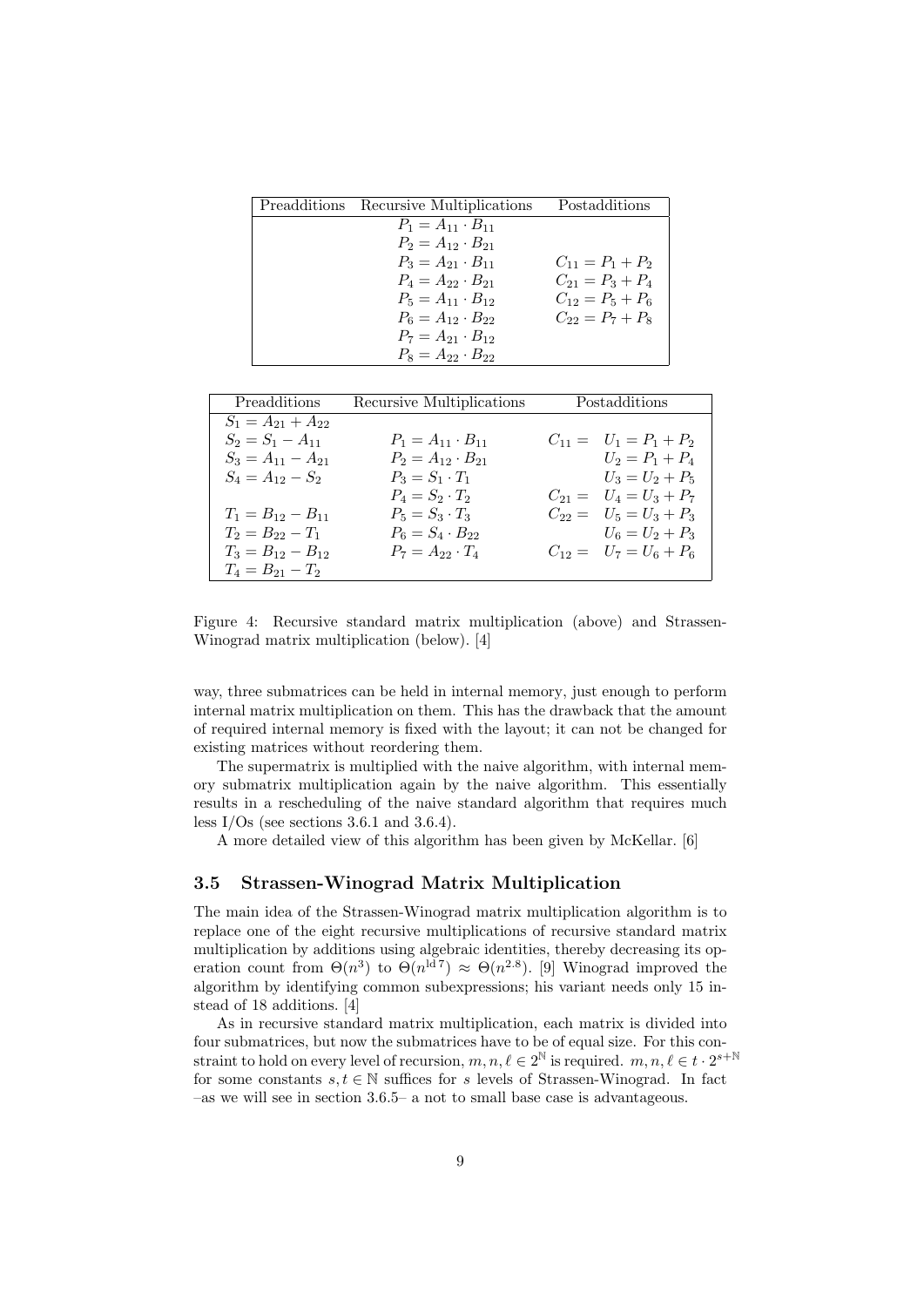In the preaddition phase, eight additional matrices are calculated. Then the recursion phase forms seven products, from which the four submatrices of the result can be computed in the postaddition phase, having seven additions. See figure 4 for details.

Strassen-Winograd works well with recursive layouts such as Morton Order. Other than naive standard matrix multiplication, it seems to gain only little advantage of the locality of those layouts compared to row-major layout. [4] This effect can be explained with the preadditions and postadditions. Elements of the original matrix are only accessed to perform additions, which are much less sensible to the layout than multiplications. However, the intermediate results have the same size as the submatrices (half the height and width). When the base case is reached and multiplications are performed eventually, their input matrices have become so small that locality within one matrix hardly matters. [4]

Through this mechanism, preadditions and postadditions render Strassen-Winograd cache-oblivious.

# 3.6 I/O and Operation Count

For each presented algorithm, the I/O and operation count depending on n, m and  $\ell$  can be calculated algebraically, allowing to determine the theoretically best for each matrix size. Of course, several other parameters can influence the actual resource usage, so the theoretical values should be used as reference points only.

For the course of this section assume  $n = m = \ell$  (i.e. square matrices) and  $n^2 > M$  and let

M be the size of internal memory,

B be the size of one disk block.

For an algorithm A, let

 $i_A(n)$  be the number of block I/Os,

 $a_A(n)$  be the number of element additions,

 $m_A(n)$  be the number of element multiplications

performed by  $A$  to multiply two square matrices of order  $n$ .

Lemma:

$$
f(n) = an^2 + bf\left(\frac{n}{2}\right) \land f(d) = c \land b \neq 4 \land \frac{n}{d} \in 2^{\mathbb{N}}
$$
  
\n
$$
\implies
$$
  
\n
$$
f(n) = an^2 \sum_{i=0}^{\lfloor d\frac{n}{d} - 1 \rfloor} \left(\frac{b}{4}\right)^i + b^{\lfloor d\frac{n}{d}}c
$$
  
\n
$$
= \frac{\frac{4ad^2}{b-4} + c}{d^{\lfloor d\frac{n}{d} \rfloor}} n^{\lfloor d\frac{n}{d} \rfloor} - \frac{4a}{b-4}n^2
$$

Proof by induction and geometric sums.

In I/O count formulas,  $\alpha$  will be the number of I/Os caused by preadditions and postadditions per level of recursion and b the number of recursive calls. d is the order of the base case, c its cost.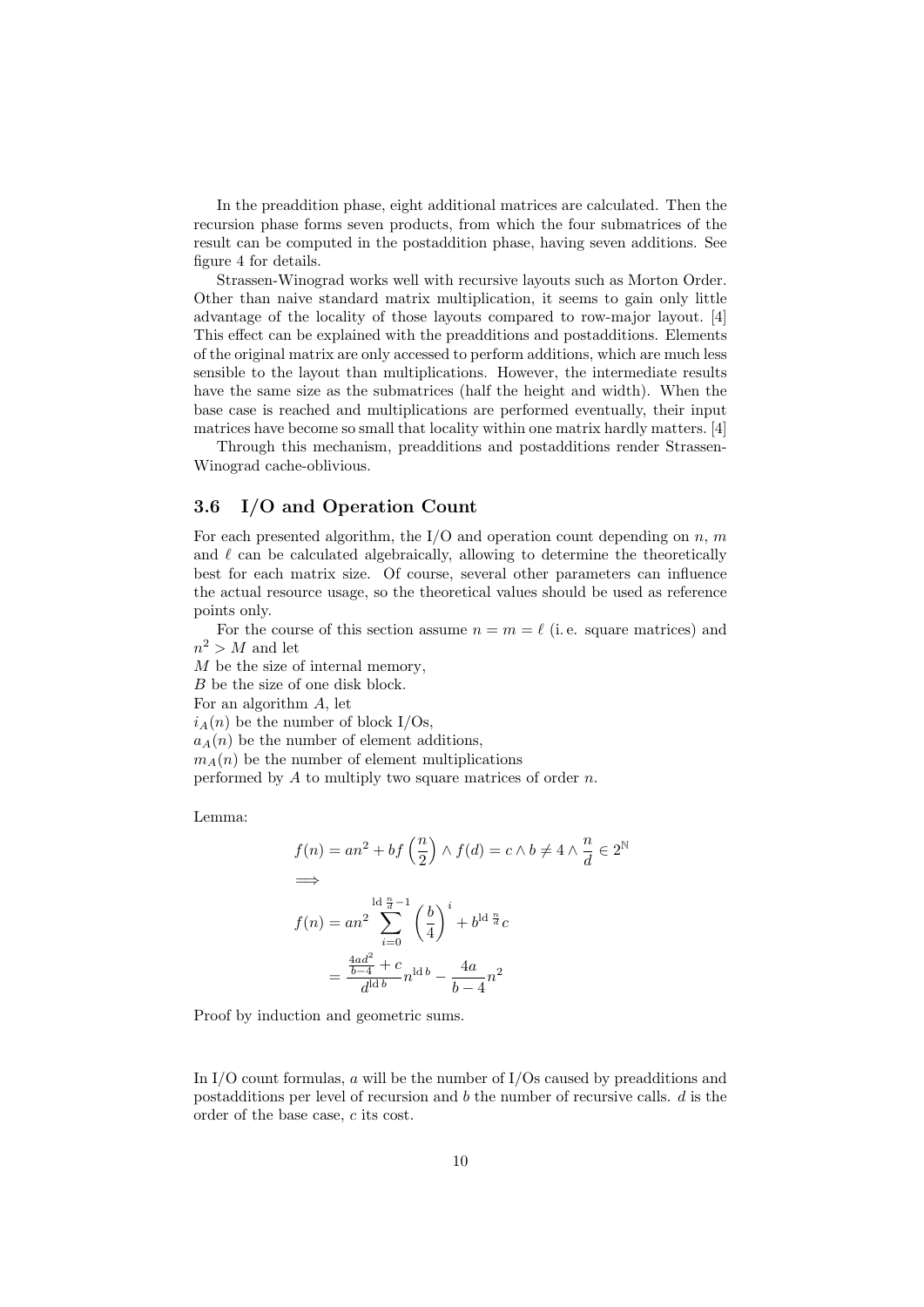#### 3.6.1 Naive Standard Matrix Multiplication

Consider row-major layout and LRU replacement for this algorithm. Assume  $M \geq n + 3B$ , i.e. at least one row of A can be held in internal memory.

For each row of  $C$  the algorithm holds the corresponding row of  $A$  in internal memory and traverses all columns of  $B$ . For each element of  $B$  either one block or, if one block spans more than one row, the whole row containing that element has to be loaded.

for each row of 
$$
C
$$
  

$$
i_{naive}(n) = \underbrace{n}_{\text{read }A, \text{ write } C} \underbrace{2\frac{n}{B} + n^2 \min\left\{1, \frac{n}{B}\right\}}_{\text{read }A, \text{ write } C} = \frac{1}{B} \left(\min\left\{B, n\right\} \cdot n^3 + 2n^2\right)
$$

Even with other layouts and replacement strategies, this algorithm is I/O inefficient. Assume  $M \leq n^2/2$ , i.e. at most half of one matrix fits in internal memory. For each row of C, all elements of B are needed, thus at least  $n^2/2$ elements have to be loaded *n* times. This results in at least  $\frac{n^3}{2F}$  $rac{n^{\circ}}{2B}$  I/Os.

$$
a_{naive}(n) = n^2(n-1)
$$

$$
m_{naive}(n) = n^3
$$

#### 3.6.2 Standard Matrix Multiplication with Reordered Loop Nesting

Consider row-major layout and LRU replacement for this algorithm. Assume  $M \geq n + 3B$ , i.e. at least one row of C can be held in internal memory.

For each row of  $C$  one row of  $A$  is multiplied with all rows of  $B$  (one element of  $A$  per row of  $B$ ).

for each row of 
$$
C
$$
  
\n
$$
i_{reordered}(n) = \underbrace{n}_{real} \underbrace{2\frac{n}{B}}_{A, \text{ write } C} + \underbrace{n^2}_{B} = \frac{1}{B} (n^3 + 2n^2)
$$

Compared to naive standard matrix multiplication, the factor of min  $\{B, n\}$ for column traversal disappears. Since the current row of  $C$  is assumed to fit in internal memory, there is no penalty for rereading intermediate results.

#### 3.6.3 Recursive Standard Matrix Multiplication

Consider Morton Order or submatrix layout with small submatrices for this algorithm. With these layouts, one submatrix can be loaded without loading further elements.

Let  $t \in \mathbb{N}$  maximal so that  $3(tn')^2 \leq M$ , i.e. three  $tn' \times tn'$  submatrices fit in internal memory. To gain a useful recurrence assume  $r = \frac{n}{tn'} \in 2^{\mathbb{N}}$ .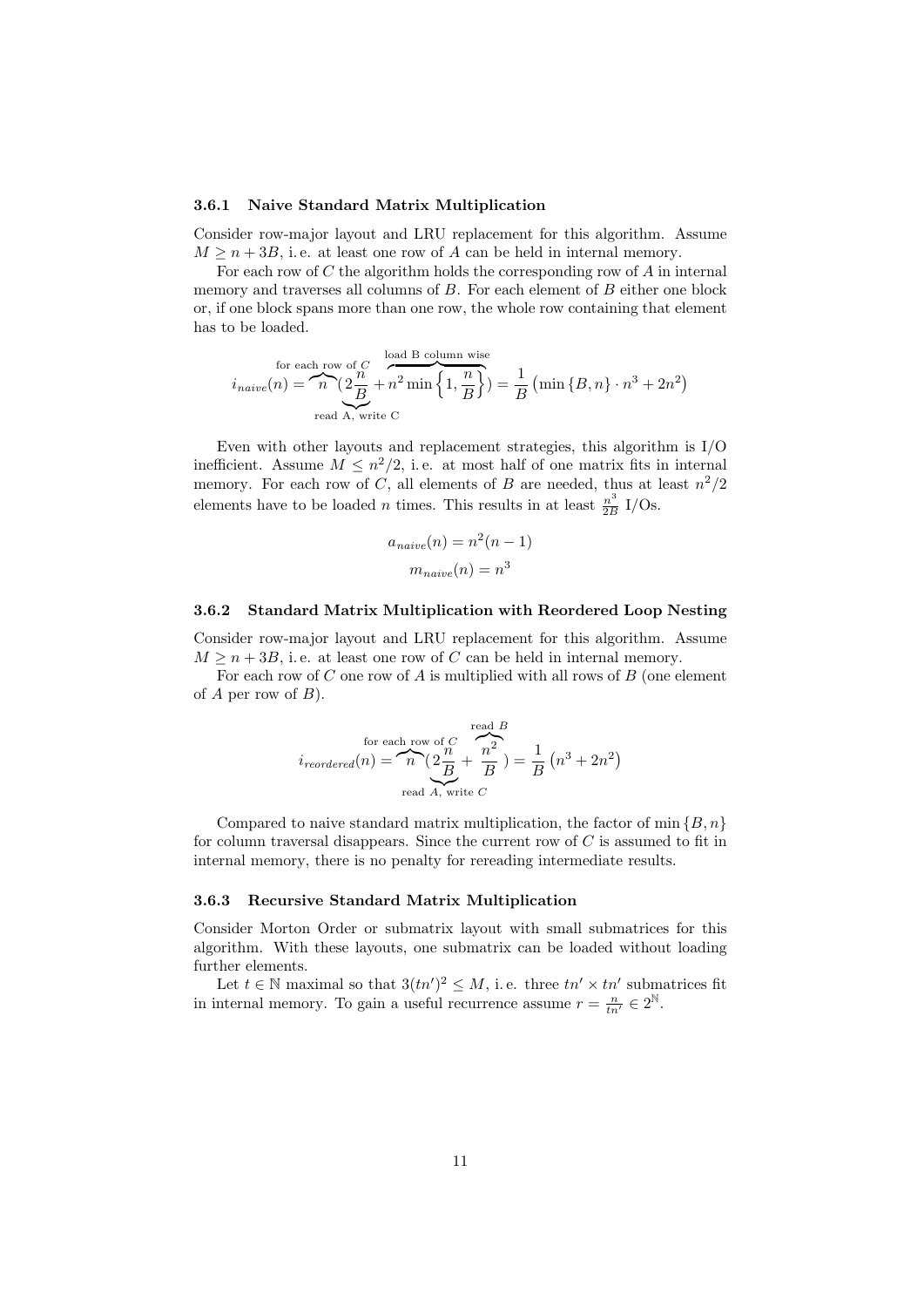$$
i_{recursive\ standard}(n) = 8 \cdot i_{recursive\ standard} \left(\frac{n}{2}\right) + n^2/B
$$
  
\n
$$
i_{recursive\ standard}(tn') = 3(tn')^2/B
$$
  
\n
$$
\implies
$$
  
\n
$$
i_{recursive\ standard}(n) = \frac{\frac{4(tn')^2}{B(8-4)} + \frac{3(tn')^2}{B}}{(tn')^3}n^3 - \frac{4}{B(8-4)}n^2
$$
  
\n
$$
= \frac{4(tn')^2}{B(tn')^3}n^3 - \frac{n^2}{B}
$$
  
\n
$$
= \frac{4}{B}rn^2 - \frac{n^2}{B}
$$
  
\n
$$
= (4r - 1)\frac{n^2}{B}
$$
  
\n
$$
\approx \frac{1}{B}\left(4\sqrt{\frac{3}{M}} \cdot n^3 - n^2\right)
$$

 $a_{recursive\ standard}(n) = n^2(n-1)$  $m_{recursive\ standard}(n) = n^3$ 

# 3.6.4 Blocked Matrix Multiplication

Consider submatrix layout for this algorithm. The size of submatrices is chosen to fill internal memory as described in section 3.4  $(3n^2 \le M)$ .

For each submatrix of  $C$  to be written, one row of submatrices of  $A$  and one column of submatrices of B are needed.

$$
i_{blocked}(n) = \left(\frac{n}{n'}\right)^2 \cdot \left(2\frac{n}{n'} + 1\right) \cdot \frac{n'^2}{B}
$$

$$
= \frac{1}{B} \cdot n^2 \left(2\frac{n}{n'} + 1\right)
$$

$$
\approx \frac{1}{B} \cdot \left(2\sqrt{\frac{3}{M}} \cdot n^3 + n^2\right)
$$

Explicit caching and cache size fixed with the layout allow for almost a constant factor of two less I/Os compared to recursive standard matrix multiplication.

$$
a_{blocked}(n) = n^2(n-1)
$$

$$
m_{blocked}(n) = n^3
$$

The I/O counts of blocked matrix multiplication and recursive standard matrix multiplication are asymptotically optimal for algorithms that compute all  $n^3$  products  $a_{i,k} \cdot b_{k,j}$ , as has been proven by Hong and Kung. [5] A simplified version of the proof has been given by Toledo. [10]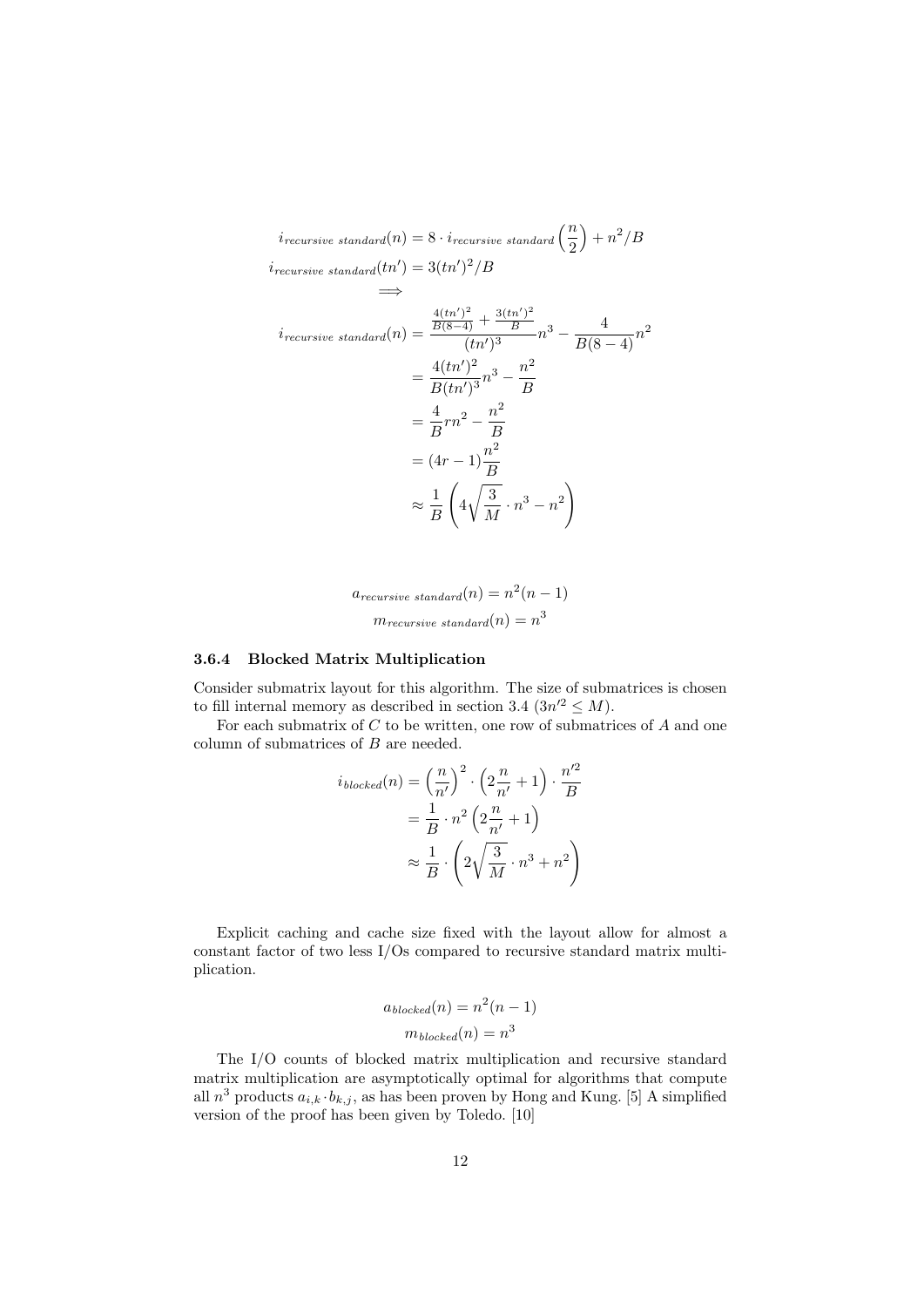#### 3.6.5 Strassen-Winograd Matrix Multiplication

As in section 3.6.3, consider Morton Order or submatrix layout with small submatrices for this algorithm. With these layouts, one submatrix can be loaded without loading further elements.

Let  $t \in \mathbb{N}$  maximal so that  $\alpha(tn')^2 \leq M$ , i.e.  $\alpha$  tn'  $\times$  tn' submatrices fit in internal memory.  $\alpha \approx 5$  is necessary to store intermediate results during internal matrix multiplication, depending on the implementation. To gain a useful recurrence assume  $r = \frac{n}{tn'} \in 2^{\mathbb{N}}$ .

Strassen-Winograd has to read all eight input submatrices and write eight intermediate submatrices during preaddition phase. Postaddition phase requires to read the seven products and write four result submatrices.

$$
i_{strassen\ winggrad}(n) = 7 \cdot i_{strassen\ winggrad}\left(\frac{n}{2}\right) + 27\left(\frac{n}{2}\right)^2 / B
$$
  
\n
$$
i_{strassen\ winggrad}(tn') = 3(tn')^2 / B
$$
  
\n
$$
\implies
$$
  
\n
$$
i_{strassen\ winggrad}(n) = \frac{\frac{27(tn')^2}{B(7-4)} + \frac{3(tn')^2}{B}}{(tn')^{1d\,7}} n^{1d\,7} - \frac{27}{B(7-4)} n^2
$$
  
\n
$$
= \frac{(3 + \frac{27}{3})(tn')^2}{B(tn')^{1d\,7}} n^{1d\,7} - \frac{27}{3B} n^2
$$
  
\n
$$
= \frac{12(tn')^2}{B(tn')^{1d\,7}} n^{1d\,7} - \frac{9}{B} n^2
$$
  
\n
$$
= \frac{12}{B(tn')^{1d\,7-2}} n^{1d\,7} - \frac{9}{B} n^2
$$
  
\n
$$
\approx \frac{12}{B(\frac{M}{\alpha})(1d\,7-2)/2} n^{1d\,7} - \frac{9}{B} n^2
$$
  
\n
$$
\approx \frac{12}{B(\frac{M}{\alpha})(1d\,7-2)/2} n^{1d\,7} - \frac{9}{B} n^2
$$
  
\n
$$
\approx \frac{51}{B} \left(\frac{23}{M^{0.4}} n^{1d\,7} - 9n^2\right)
$$

Constant factors are higher than for the simple algorithms, as is typical for algorithms with preprocessing or postprocessing. Interestingly, the size of internal memory occurs not as a factor of  $M^{-0.5}$  but only about  $M^{-0.4}$ . The reason are the intermediate results: To process a  $2n^* \times 2n^*$  matrix rather than a  $n^* \times n^*$  matrix internally, not only four times the data has to fit in internal memory, but also the intermediate results of one level of recursion have to be stored.

Concerning multiplication and addition counts, at first I want to show the case that multiplication is broken down to single elements. One level of recursion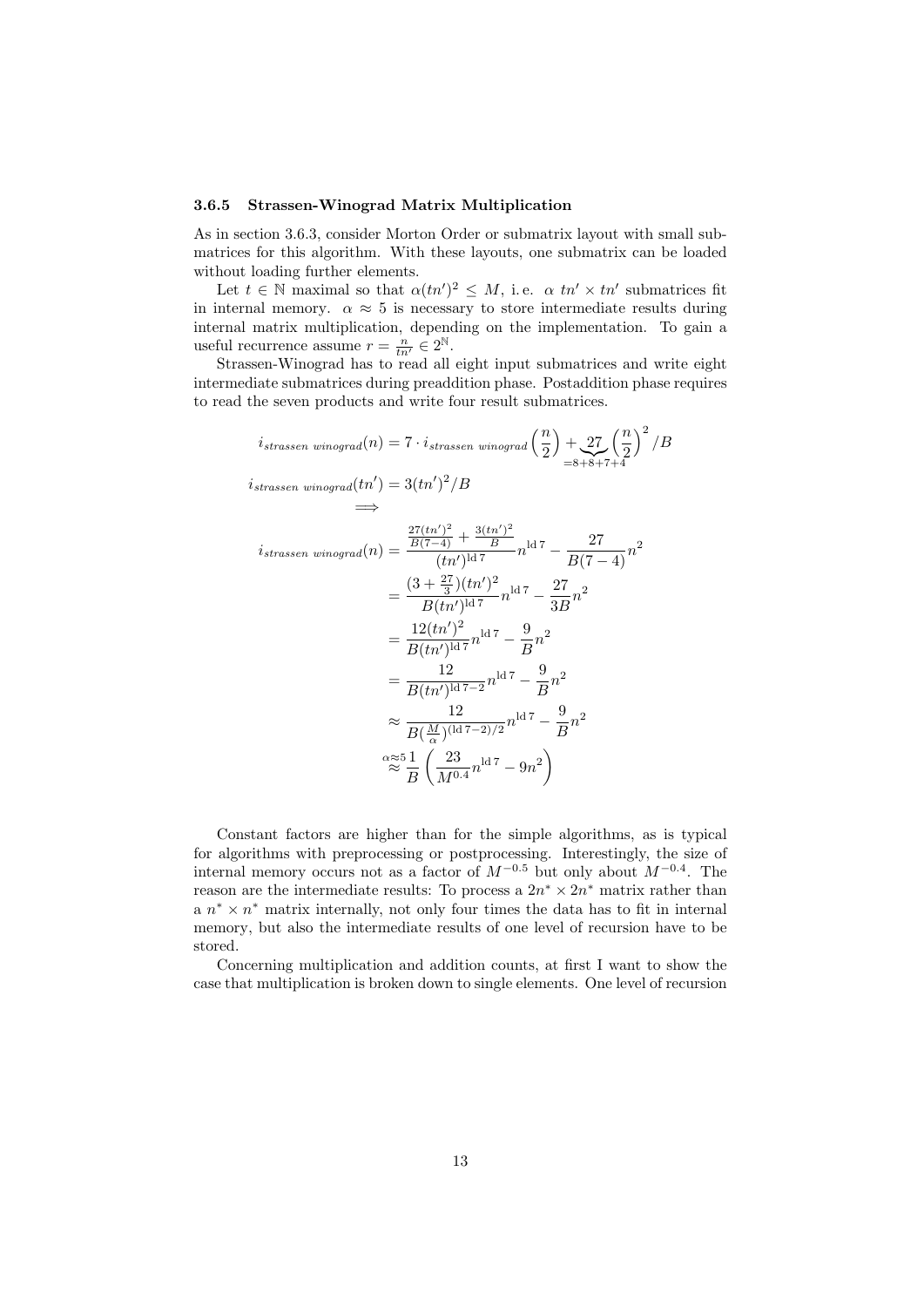requires 15 preadditions and postadditions and seven recursive multiplications.

$$
a_{strassen\ winograd}(n) = 7 \cdot a_{strassen\ winograd}\left(\frac{n}{2}\right) + 15\left(\frac{n}{2}\right)^2
$$
  
\n
$$
a_{strassen\ winograd}(1) = 0
$$
  
\n
$$
\implies
$$
  
\n
$$
a_{strassen\ winograd}(n) = \frac{15}{7-4}n^{1d7} - \frac{15}{7-4}n^2
$$
  
\n
$$
= 5(n^{1d7} - n^2)
$$
  
\n
$$
m_{strassen\ winograd}(n) = 7 \cdot m_{strassen\ winograd}\left(\frac{n}{2}\right)
$$
  
\n
$$
m_{strassen\ winograd}(1) = 1
$$

Let 
$$
o_A(n) = a_A(n) + m_A(n)
$$
. Although  $o_{strassen\ winograd}(n) \in \Theta(n^{\text{ld }7}) \approx \Theta(n^{2.8})$ , obviously  $o_{naive}(n)$  is much smaller for small *n*. This raises the question, how large *n* has to be for Strassen-Winograd to need less operations than standard matrix multiplication.

 $\approx$ 

=⇒

 $m_{strassen\_winograd}(n) = n^{\rm ld 7}$ 

Consider given n. Strassen-Winograd can only be more efficient, if using it for one level of recursion (and then calling standard matrix multiplication) is more efficient than not using it at all. Thus is a necessary condition:

$$
\frac{15}{4}n^2 + 7o_{naive} \left(\frac{n}{2}\right) < o_{naive}(n)
$$
\n
$$
\iff \frac{15}{4}n^2 + 7\left(2\frac{n^3}{8} - \frac{n^2}{4}\right) < 2n^3 - n^2
$$
\n
$$
\iff 15n^2 + 7(n^3 - n^2) < 8n^3 - 4n^2
$$
\n
$$
\iff 12n^2 < n^3
$$
\n
$$
\iff 12 < n
$$

The condition becomes sufficient if for small  $n$  the recursion is broken and standard matrix multiplication is used instead. This results in the following operation counts for the refined algorithm with base case  $n = 12$ :

$$
a_{strassen\ winograd}*(n) = 7 \cdot a_{strassen\ winograd}*\left(\frac{n}{2}\right) + 15\left(\frac{n}{2}\right)^2
$$
  
\n
$$
a_{strassen\ winograd}*(12) = a_{naive}(12) = 12^3 - 12^2
$$
  
\n
$$
\implies
$$
  
\n
$$
a_{strassen\ winograd}*(n) = \frac{\frac{15 \cdot 12^2}{7 - 4} + 12^3 - 12^2}{12^{1d}} n^{1d} - \frac{15}{7 - 4} n^2
$$
  
\n
$$
\approx 2.15 n^{1d} - 5n^2
$$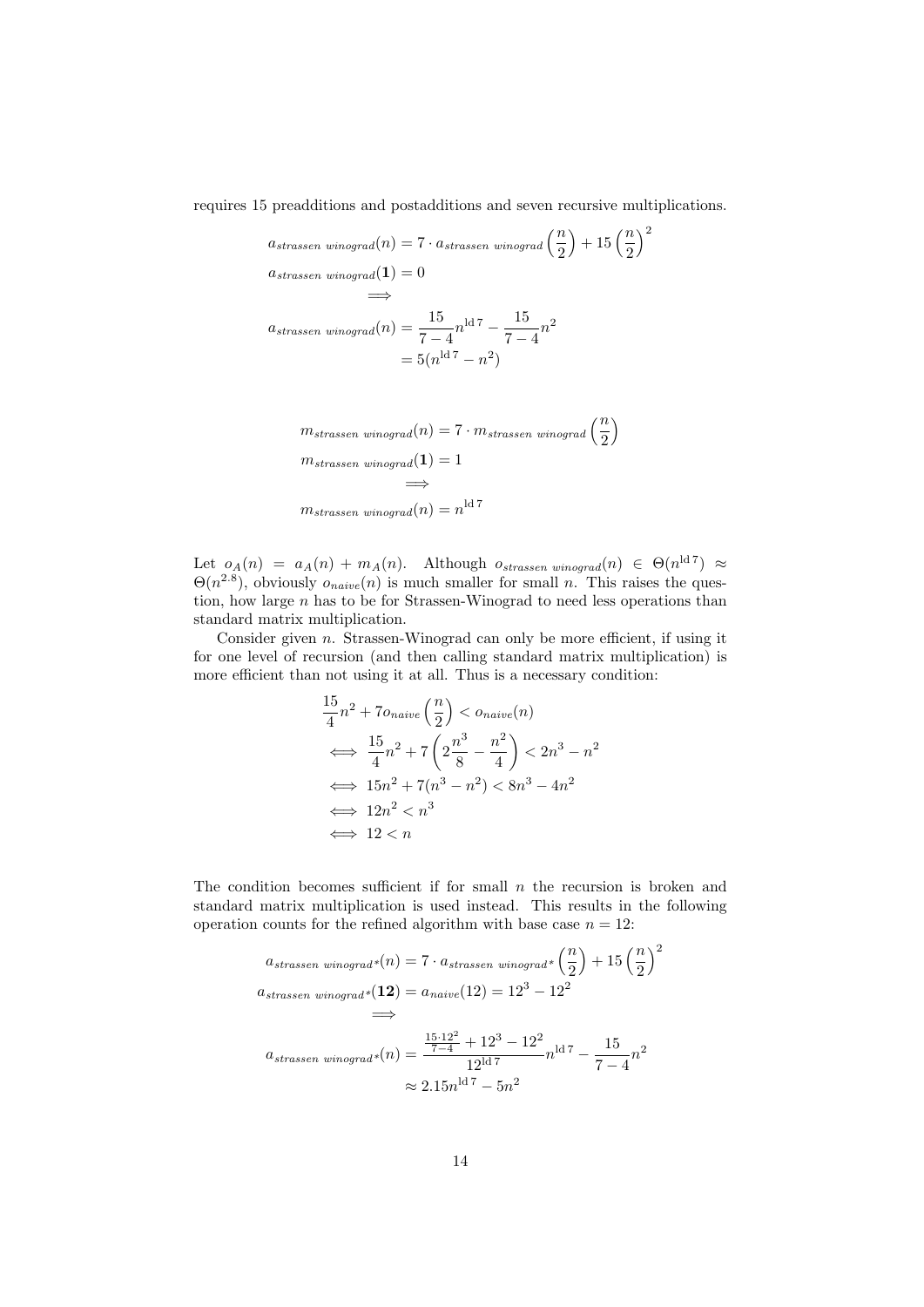$$
m_{strassen\ winograd}*(n) = 7 \cdot m_{strassen\ winograd}*\left(\frac{n}{2}\right)
$$
  

$$
m_{strassen\ winograd}*(12) = m_{naive}(12) = 12^3
$$
  

$$
\implies
$$
  

$$
m_{strassen\ winograd}*(n) = \frac{12^3}{12^{1d}} n^{1d}
$$
  

$$
\approx 1.61n^{1d}
$$

# 4 Implementation in the STXXL

The implementation of the stxxl::matrix  $\langle \rangle$  container template focuses on efficiency on the external level. It supports the use of BLAS libraries for efficient internal matrix multiplication and addition.

BLAS is a widely used API standard for linear algebra subroutines on real and complex floating point variables, both 32 and 64 bit (per dimension). There are several implementations available, some of which are highly efficient and tuned for specific architectures (mostly the commercial ones). There also is an open source project for an efficient, self tuning BLAS library called ATLAS. [1]

Since this work deals with external matrix multiplication, the implemented internal matrix multiplication algorithm is kept simple; for efficient multiplication an efficient BLAS library is required.

# 4.1 Matrix Layout

stxxl::matrix $\langle \rangle$  implements a nested layout with two levels. It is similar to submatrix layout to a certain extent. The square submatrices correspond to disk blocks (i.e.  $n'^2 = B$ ); they are called *blocks*. The elements in the blocks are laid out in row-major or column-major. The outer, matrix level consists of indirect references to the blocks stored in row-major layout. The blocks itself are not arranged in any specific pattern because they are not supposed to have a fixed position but to be moved dynamically between internal and external memory.

The blocks' fixed size allows for flexible allocation of disk space and especially internal space to load and store them. Furthermore, routines that operate on block level do not have to deal with different block sizes and become simpler. Row-major and column-major are the only layouts supported by the BLAS API standard, thus using BLAS libraries for internal matrix multiplication requires use of those layouts; else additional transformation would be required.

Blocks are represented by reference objects that can store internal and external memory addresses. The blocks are accessed via acquire and release calls to a block scheduler (cf. section 4.6) that takes care of swapping. It is also possible for a block to have no valid storage location at all, i. e. to contain no data, being not *initialized*. In the context of matrices, this is interpreted as containing only zeros. When matrices are newly created or explicitly set to zero, they do not have to be written to and read from disk but their blocks are simply made not initialized.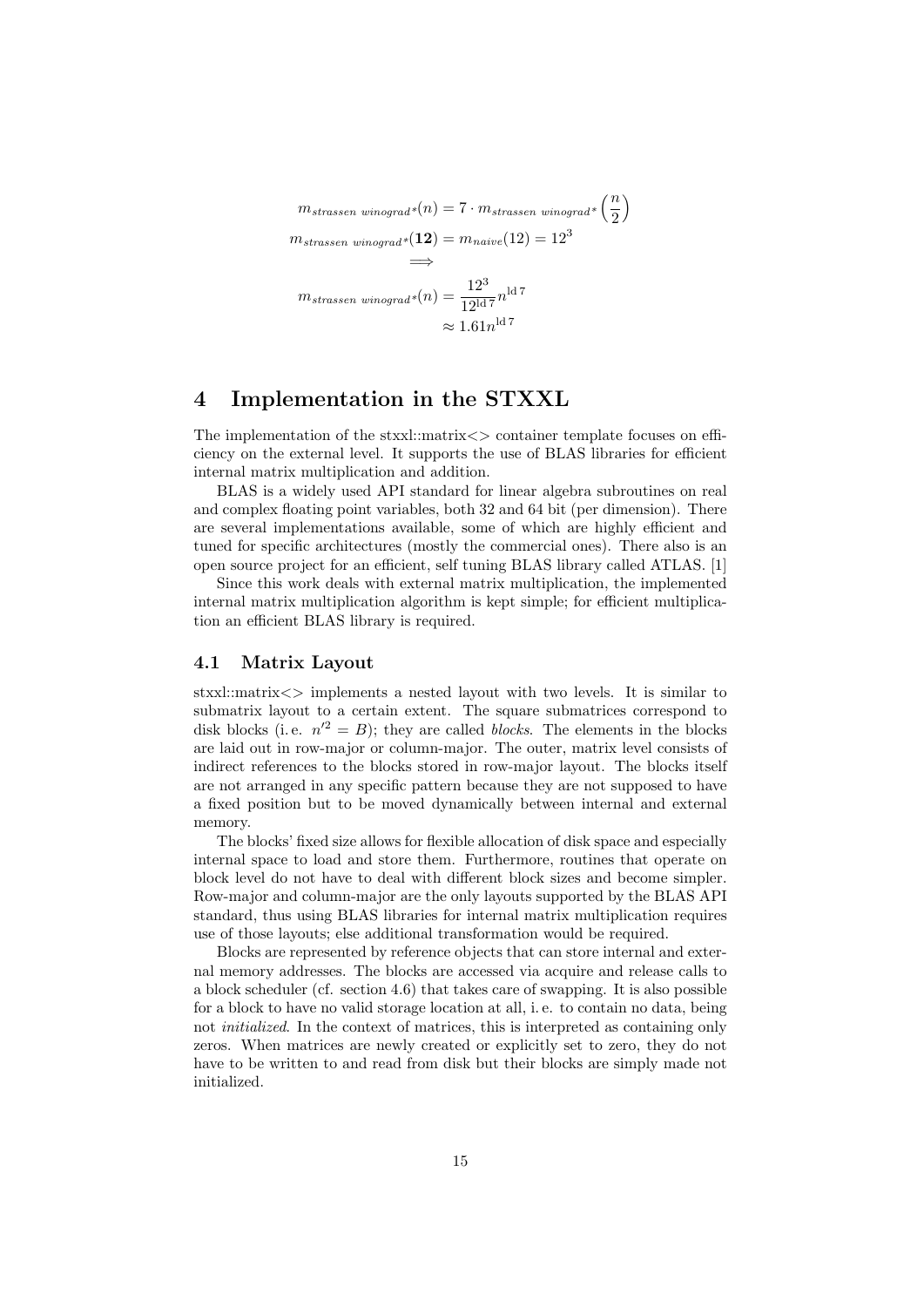# 4.2 on Algorithms

Algorithms that work recursively need to partition input and output matrices into submatrices. In stxxl::matrix<>, references to the blocks are copied to the submatrix representations, whereas the blocks remain untouched. This way, partitioning causes no I/Os and no further indirections. Because recursive calls overwrite the output matrix, they have to take intermediate results stored in it into account. Most multiplication algorithms therefore are implemented with a multiply-and-add semantic, i.e.  $C = A \cdot B + C$ .

Alternatively, the recursive multiplication uses temporary output matrices, separating recursion and addition, but requiring additional I/Os to perform the addition.

Instead of copying the references, one could introduce another level of indirection, storing references and intervals to the matrices of references, but copying supports cache-obliviousness as discussed in section 3.5.

Parallelism is applied on the block level. If a BLAS library is used, exploiting parallelism is left to it. Usually, parallelizing as coarse as possible is desired, and matrix multiplication can easily be parallelized, e. g. by running the recursive calls in parallel. However, parallelizing above block level conflicts with the applied prefetching mechanism (see section 4.6). Due to dynamic load balancing, the order of block accesses can change. To use a great part of the cache for prefetching, it is necessary to schedule many block accesses in advance. Because matrix multiplication is computation intensive, the scheduled use corresponds to a long computation time that then can not be easily partitioned for load balancing.

As we will see in section 5.4.1, block operations do take long enough for effective parallelization.

#### 4.3 Transposition

Transposition is implemented as a zero I/O operation. It works on matrix level only. The matrix of references to blocks is transposed and the block layout switched between row-major and column-major. Ease of this operation comes at the cost of additional switches for the block layout in the block level routines that is very low compared to rewriting the whole matrix.

# 4.4 Addition, Subtraction, Scalar Multiplication

There is a simple two-level non-recursive algorithm for addition, subtraction and scalar multiplication. On the matrix level it iterates over all blocks. Since these operations require nothing but a single scan, they are naturally cache-oblivious.

If possible, a BLAS library is used for block level addition and subtraction. Unfortunately the BLAS API defines no matrix addition. Instead, vector addition is used if the blocks use the same layout. If no BLAS library is available, a single cache-oblivious scan is employed on block level. In case of different block layouts, a scan over the elements of the output block is employed, but the input blocks may be accessed cache-inefficiently.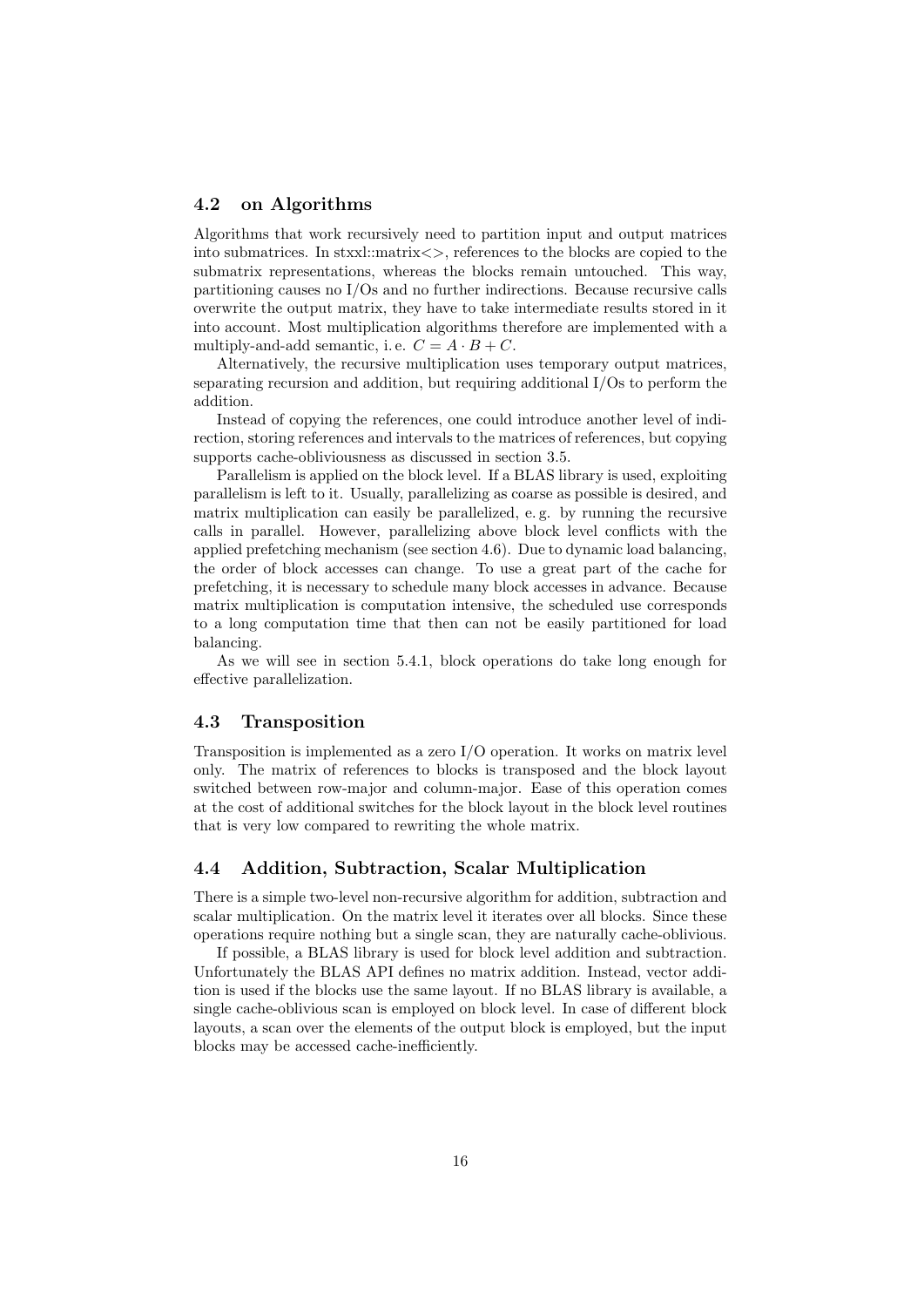## 4.5 Multiplication

The implemented matrix multiplication algorithms differ only on matrix level; they use the same subroutines for block multiplication and addition. Multiplication of blocks is done either by a BLAS library or standard matrix multiplication with reordered loop nesting (see section 3.2). Not initialized blocks (see section 4.1) are handled explicitly, saving I/Os and computation.

None of the algorithms implements explicit caching, so they do not need to deal with the size of internal memory. They rely on the block scheduler (see section 4.6) to do (offline) caching in a best-effort manner.

#### 4.5.1 Naive Matrix Multiplication

As discussed in section 3.1, naive matrix multiplication needs the minimal number of write accesses (cf. figure 7). It calculates the inner product that forms one block of the result at once and does not store any intermediate results on disk.

#### 4.5.2 Recursive Matrix Multiplication

Recursive matrix multiplication uses naive matrix multiplication as base case for small inputs. The recursive calls are reordered to enhance temporal locality: Both calls that affect the same part of the output matrix are grouped together. The next call always uses the same part of one of the input matrices.

## 4.5.3 Strassen-Winograd Matrix Multiplication

The Strassen-Winograd matrix multiplication algorithm requires to partition the matrix into quadrants of equal size. Since we operate on matrix level, that means height and width in blocks have to be even. If they are not, the matrix is dynamically padded during partitioning with a row or column of zero blocks respectively. The zero blocks are not initialized, thus do not cause additional I/Os directly.

Contrary to the conclusion found by Chatterjee et al. [4], padding still causes algebraic and I/O overhead, because the preadditions create non-zero blocks nevertheless (see figure 5). For Strassen-Winograd to be effective, there must not be too much padding. The effect has not been investigated; no theory about a good decision mechanism is known. The implementation just pads whenever necessary when Strassen-Winograd is requested. For matrices that require lots of padding, this may be inefficient.

Strassen-Winograd matrix multiplication uses recursive matrix multiplication as base case for small inputs.

Preadditions There are two implementations of the preaddition phase. The first is straightforward. It calculates the intermediate sums one after the other. The second interleaves calculation of the intermediate sums. It calculates the group of all first blocks of  $S_1, \ldots, S_4$ , then the group of all second blocks and so on. In the same way,  $T_1, \ldots, T_4$  are calculated. Because the grouped blocks share common summands, doing so increases temporal locality in accessing the input matrices and thus helps reducing I/Os.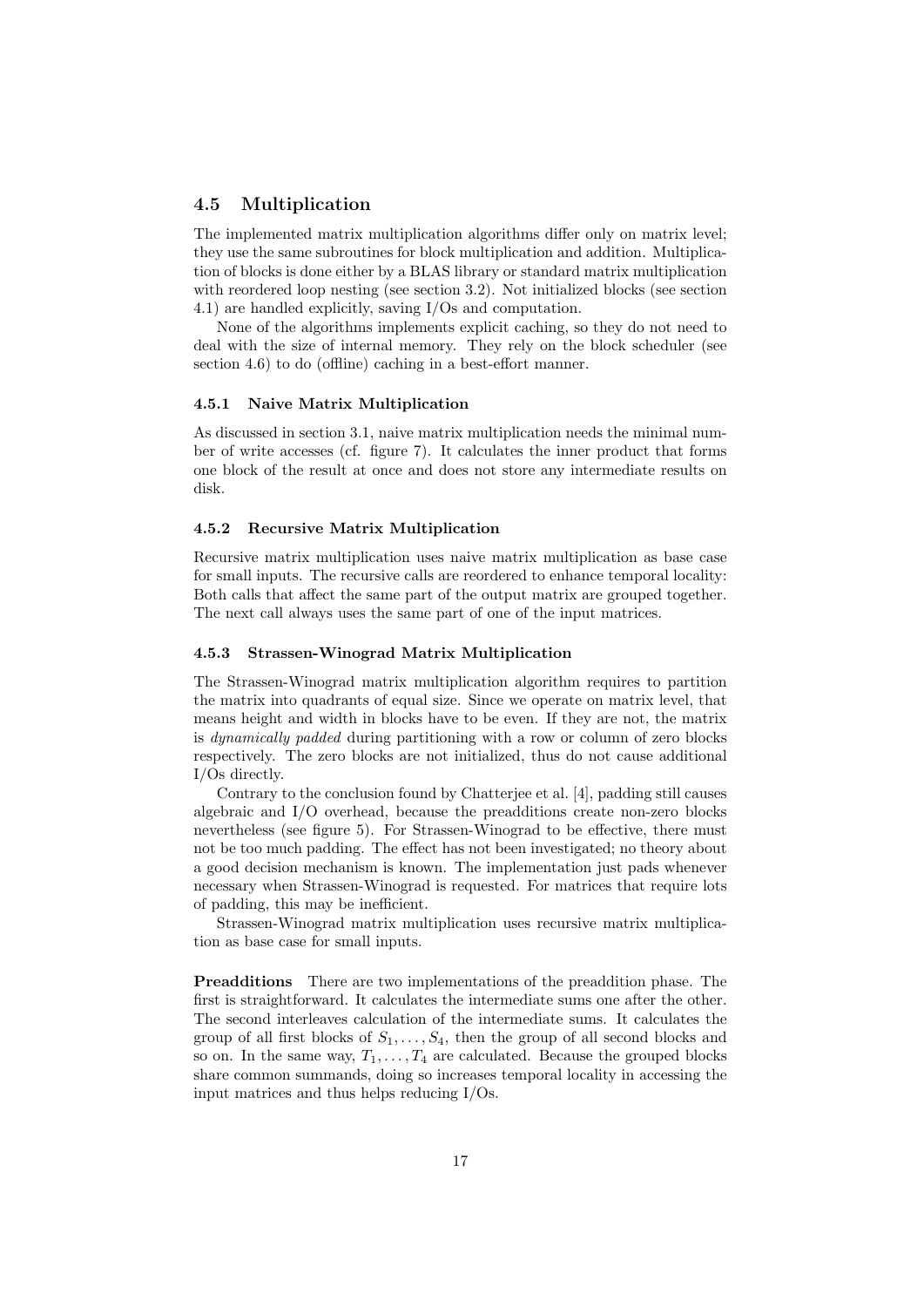|                         |          |          | $A$ :    | $\ast$   | 0<br>$\Omega$   |           | B:     | $\ast$<br>$\ast$   | $\ast$<br>$\ast$ |          |              |          |
|-------------------------|----------|----------|----------|----------|-----------------|-----------|--------|--------------------|------------------|----------|--------------|----------|
| recursive<br>input: $A$ |          |          |          |          |                 |           |        |                    | input: $B$       |          |              |          |
| $\ast$                  | 0        | 0        | $\theta$ |          | multiplications |           |        |                    | $\ast$           | $\ast$   | $\ast$       | $\ast$   |
| $A_{11}$                | $A_{12}$ | $A_{21}$ | $A_{22}$ |          |                 |           |        |                    | $B_{11}$         | $B_{12}$ | $\it B_{21}$ | $B_{22}$ |
| $^{+}$                  |          |          |          | $A_{11}$ | $\ast$          |           | $\ast$ | $B_{11}$           | $^{+}$           |          |              |          |
|                         |          |          |          | $A_{12}$ | $\theta$        | $\bullet$ | $\ast$ | $B_{21}$           |                  |          |              |          |
|                         |          |          |          | $S_1$    | $\theta$        | $\bullet$ | $\ast$ | $T_1$              |                  |          |              |          |
|                         |          |          |          | $S_2$    | $\ast$          |           | $\ast$ | $T_2$              |                  |          |              |          |
|                         |          |          |          | $S_3$    | $\ast$          |           | $\ast$ | $T_3$              |                  |          |              |          |
|                         |          |          |          | $S_4$    | $\ast$          |           | $\ast$ | $B_{22}$           |                  |          |              |          |
|                         |          |          |          | $A_{22}$ | 0               | $\bullet$ | $\ast$ | $\scriptstyle T_4$ |                  |          |              |          |

| input: $A$ |          |          |          | recursive       |          |           |        |          | input: $B$ |          |          |          |  |
|------------|----------|----------|----------|-----------------|----------|-----------|--------|----------|------------|----------|----------|----------|--|
| $\ast$     | $\theta$ | 0        | $\theta$ | multiplications |          |           |        | $\ast$   | $\ast$     | $\ast$   | $\ast$   |          |  |
| $A_{11}$   | $A_{12}$ | $A_{21}$ | $A_{22}$ |                 |          |           |        |          | $B_{11}$   | $B_{12}$ | $B_{21}$ | $B_{22}$ |  |
| $^{+}$     |          |          |          | $A_{11}$        | $\ast$   |           | $\ast$ | $B_{11}$ | $^{+}$     |          |          |          |  |
|            |          |          |          | $A_{12}$        | $\theta$ | $\bullet$ | $\ast$ | $B_{21}$ |            |          |          |          |  |
|            |          |          |          | $A_{21}$        | $\theta$ | ٠         | $\ast$ | $B_{11}$ |            |          |          |          |  |
|            |          |          |          | $A_{22}$        | $\theta$ | $\bullet$ | $\ast$ | $B_{21}$ |            |          |          |          |  |
|            |          |          |          | $A_{11}$        | $\ast$   | $\bullet$ | $\ast$ | $B_{12}$ |            |          |          |          |  |
|            |          |          |          | $A_{12}$        | $\theta$ | $\bullet$ | $\ast$ | $B_{22}$ |            |          |          |          |  |
|            |          |          |          | $A_{21}$        | $\theta$ | $\bullet$ | $\ast$ | $B_{12}$ |            |          |          |          |  |
|            |          |          |          | $A_{22}$        |          | $\bullet$ | $\ast$ | $B_{22}$ |            |          |          |          |  |

Figure 5: Illustration of preadditions of the Strassen-Winograd algorithm (above) compared to the recursive standard algorithm (below).

'0' represents zero blocks, '\*' non-zero blocks. Block multiplications have to be performed whenever two non-zero blocks are to be multiplied  $(•\bullet)$ . Though preadditions, Strassen-Winograd does four block multiplications while recursive standard multiplication needs only two. Other scenarios with zero blocks show similar results.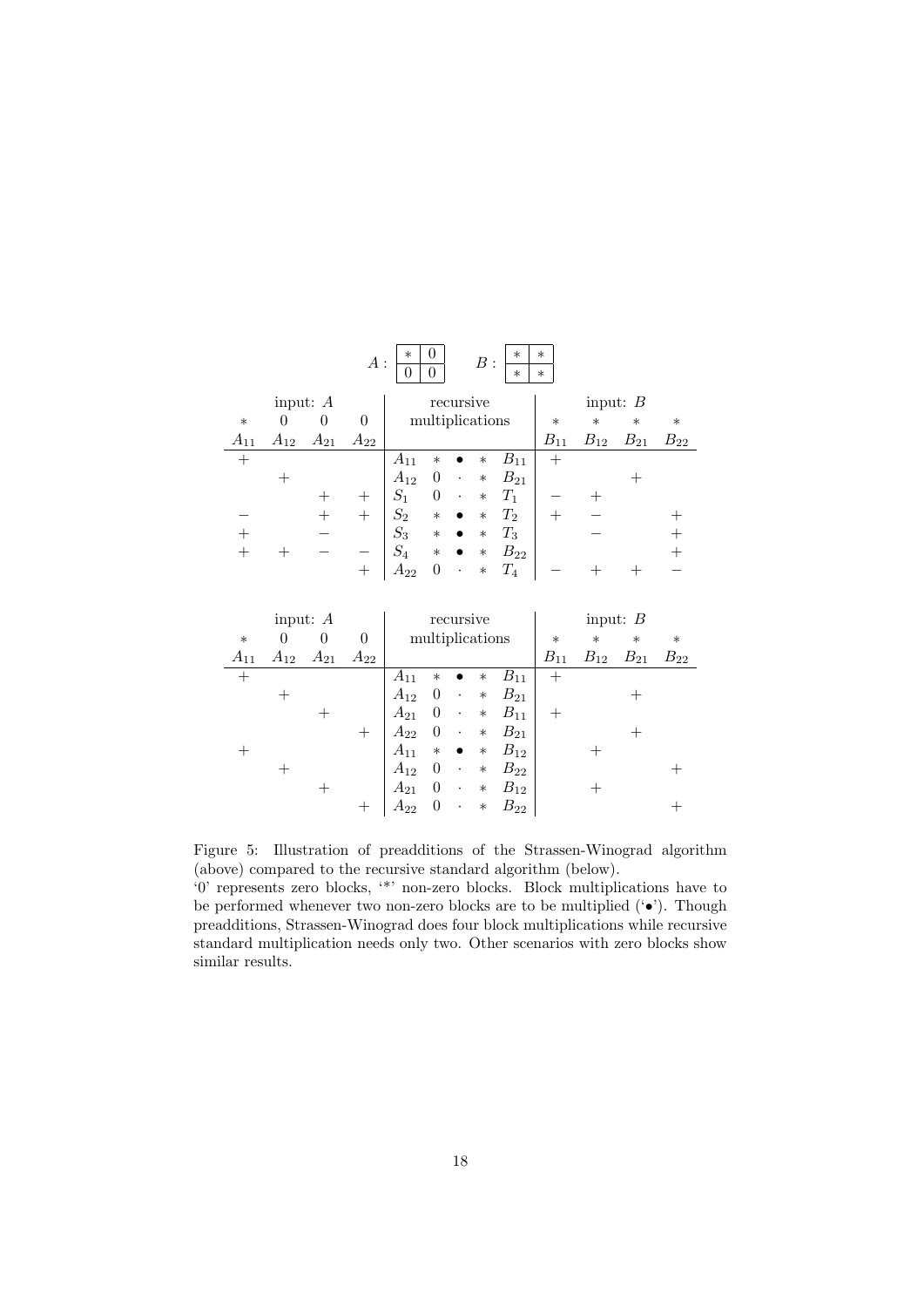Postadditions There are two implementations of the postaddition phase. The first mixes postadditions with the recursive multiplications, exploiting the multiply-and-add semantic to save separate additions and thereby I/Os. That schedule requires to do only six of the seven postadditions explicitly and needs temporary storage the size of only one quadrant of the result matrix to store intermediate results from the recursive multiplications.

The second interleaves calculation of the sums the same way as interleaved preadditions.

#### 4.5.4 Multi Level Strassen-Winograd

When the Strassen-Winograd algorithm is used for multiple levels of recursion, intermediate results calculated in the outer preaddition phase are used by the inner preaddition phase and so on until the base case is reached. Because the intermediate results are the same size as the input matrices on each level, they are written to and read from disk to pass them from one level to the other. Similarly, the postaddition phases pass intermediate results from inner to outer levels. Because matrix additions need to access each element just once and do not depend on the order of operations on single elements, I thought of a possibility to save I/Os by not storing intermediate results on disk.

Given some granularity, e.g. single elements or single blocks, start the innermost level of preadditions. Whenever a grain of an intermediate result is needed, calculate it just before its use. This eliminates need to store many grains and thus use slow memory for them.

Unfortunately, every intermediate result is used a constant number of times by each level of recursion, causing it to be requested and thus computed a number of times growing exponentially with the number of levels of inner recursions. It is possible to avoid the exponential computation cost though. Grouping together all operations on one level of recursion that use a particular grain of intermediate result allows to calculate it only once. Use of the results of all operations in the group immediately afterwards however, forces to join a constant number of groups in the next lower level. The result is a group size growing exponentially with the number of levels of outer recursions.

The number of grains of intermediate results that need to be stored at once increases linearly with the size of groups. Processing all levels of recursion at once, with the base case of the multiplication as grains would require just as much temporary storage as normal recursion. To save I/Os only so many levels should be processed at once that all intermediate results between those levels can still be held in internal memory. By this restriction cache-obliviousness is lost.

stxxl::matrix<> features two experimental implementations of Strassen-Winograd on multiple levels, one with single elements as grains, one with blocks as grains. They are implemented using recursive template-based structures, where the levels to process are the template parameter. The outer levels hold seven structures of the next lower level, one for each recursive multiplication. They perform preadditions and postadditions and hand the results to the next level. A specialization forms the innermost level. It stores intermediate results and calls recursive multiplication.

To use these structures, one object of the desired level has to be created and "fed" with portions of input. After the recursive multiplications, the result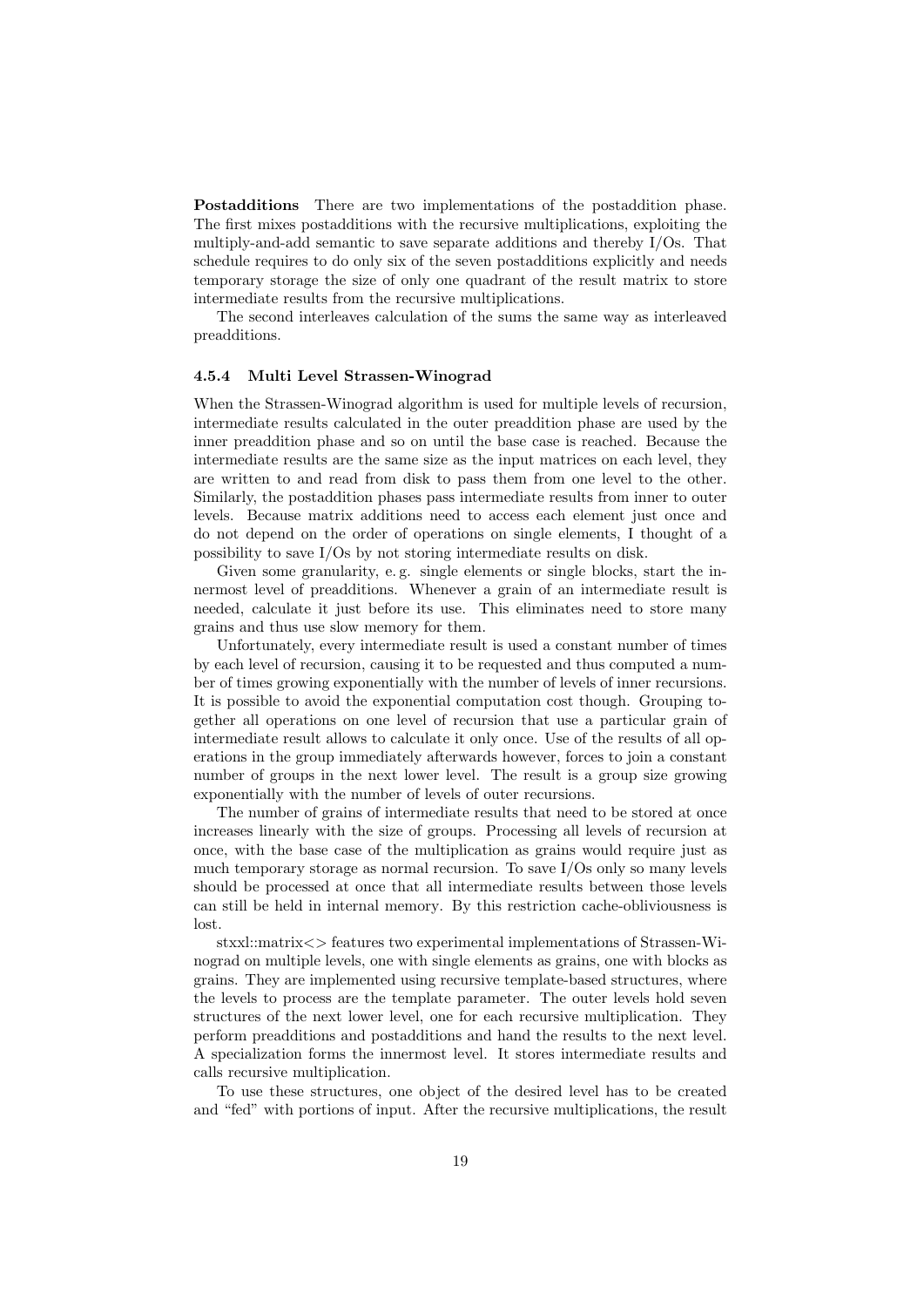can be read in portions. The portions are collections of those grains that are used by one group of preadditions. The feeding mechanism keeps the groups of preadditions and postadditions together and tells inner levels when portions of intermediate results are ready.

# 4.6 Caching and Prefetching through the Block Scheduler

All implementations of matrix algorithms use a block scheduler. The block scheduler takes care of swapping the blocks in and out including caching, prefetching, and associated memory management. The block scheduler was developed for use by the matrix algorithms, but has been written generically, to be usable by any algorithm with a deterministic, data-oblivious block access pattern.

Different scheduling strategies are available, one of which can be used online. By doing a simulation run, the sequence of block accesses can be recorded as a prediction sequence without doing any I/O. The prediction sequence can afterwards be used for offline scheduling.

Wether a block will be initialized<sup>[5]</sup> is tracked during simulation. Other than that, the computing algorithm has to reproduce the same sequence of block accesses during simulation as it will on the real run independent of the blocks' contents. A simulation flag of the block scheduler allows to skip expensive computations.

#### 4.6.1 Access Model

Scheduling is based on a simple access model. Before accessing a block, an acquire call for that block has to be made. It is then held accessible in internal memory, until a release call for it is received. A parameter of the release call states if its contents have been changed. This results in a sequence of acquire and release calls for different blocks.

Each time a release follows an acquire call, an implicit timestep is assumed; otherwise the calls are seen as concurrent and assigned the same timestamp. Different lengths of time are not taken into account, but each timestep is considered to be significant for scheduling.

It makes no sense to have an acquire call before a release call with no timestep in between because if the acquired block is not used in the meantime they could be swapped, allowing to use internal memory previously reserved for the released block to be used for the other.

# 4.6.2 LRU Scheduling

Least Recently Used (LRU) is the only online strategy. The implementation uses an addressable FIFO queue to determine the swapped in block b that has been least recently used. Whenever a swapped out block a shall be acquired. b is cleaned (i.e. written if dirty), its internal memory assigned to  $a$  and  $a$  is read.

No overlapping between I/O and computation is possible.

<sup>[5]</sup>i. e. contains valid data, see section 4.1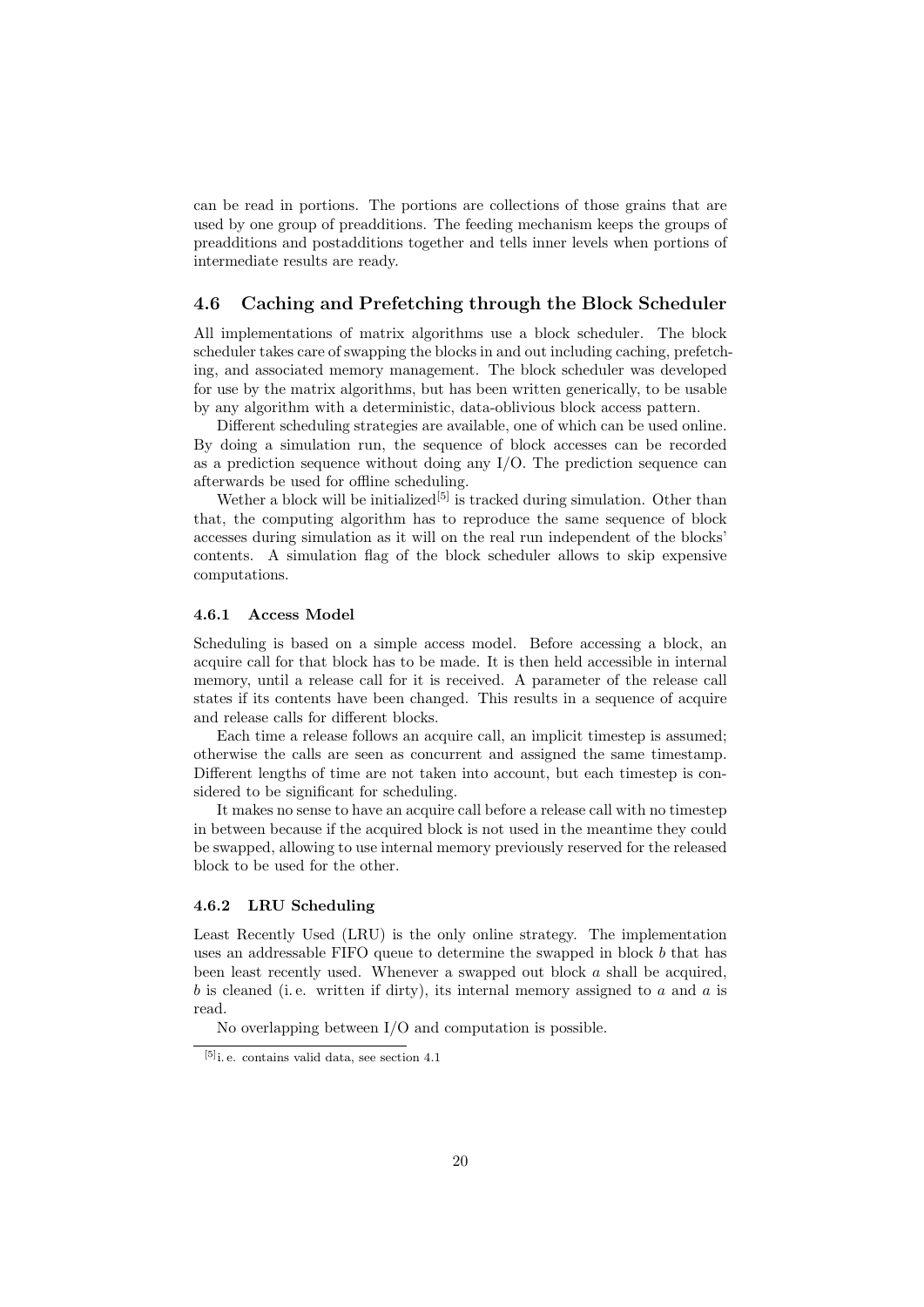#### 4.6.3 LFD Scheduling

Longest Forward Distance<sup>[6]</sup> (LFD) is read-optimal. It is not I/O-optimal, because it does only consider wether a block is dirty when it is compared to another block with the same next-use-time.

The LFD implementation is based on the next-use-time, i. e. the timestamp of the next acquire call for a block. It uses the prediction sequence to find the next-use-time to every release call for a block. The next-use-time is the base of the priority assigned to every block, supplemented with its dirty flag. Swapping works just as with LRU, with the only difference that the block to swap out is determined by an addressable priority queue using the mentioned priority.

#### 4.6.4 LRU Scheduling with Prefetching

LRU with prefetching follows from a simple idea: Swap  $\text{in}^{[7]}$  all blocks that will be accessed up to a time<sup>[8]</sup> as far as possible in the future. Do that as soon as possible.

Following this idea inevitably leads to LRU replacement:

Let  $t_n$  be the time of the current or last processed call, and let  $t_s$  be the time of the call up to that is known that all accessed blocks are already swapped in or are being swapped in. All calls until  $t_s$  inclusively can thus be processed without issuing any further reads or writes. For a block b let  $t_{next\_use}(b)$  be the next time after  $t_n$  at that b is acquired  $(t_{next\_use}(b) = \infty)$  if b is not acquired any more).

Consider scheduling before reaching the end of the prediction sequence.  $t_s$ can be moved forward, issuing background read and write requests, until  $t_s + 1$ points to an acquire call for a swapped out block and no internal memory is or can be made available. Whenever a block  $b$  is released, one of the following cases applies:

- case  $t_{next\_use}(b) \leq t_s$ : b has to be kept swapped in because it will be accessed soon.
- case  $t_{next\_use}(b) > t_s + 1$ : b can be swapped out, making its reserved internal memory available. With it,  $t_s$  can be be moved forward. b is the only block not accessed during  $(t_n, t_s]$  that is swapped in; thus b will have been least recently used at  $t_s$ .
- case  $t_{next\_use}(b) = t_s + 1$ : Can not happen. As mentioned above,  $t_s + 1$  points to an acquire call for a swapped out block, but b is swapped in.

By issuing read and write requests to run in background, overlapping of I/O and computation is possible. Computation only waits for I/O if a block shall be acquired but the read request to swap it in has not finished yet.

Waiting for I/O can only happen if the algorithm has been I/O-bound for a long period of time: The read request has been issued when  $t_s$  reached the current call. Now  $t_n$  points to the current call. Since only blocks that are accessed between  $t_n$  and  $t_s$  are held in cache  $t_n \leq t_s - \langle cache \ size \rangle$  holds. Thus, at least as many blocks as fit in cache have been used since issuing the read request.

 $\rm ^{[6]}$  Longest Forward Distance is also known as Longest Future Distance.

 $[7]$ Blocks that are not initialized of cause need not to be read. However, internal memory has to be reserved to for them.

 $[8]$  "Time" in this context means a position in the prediction sequence.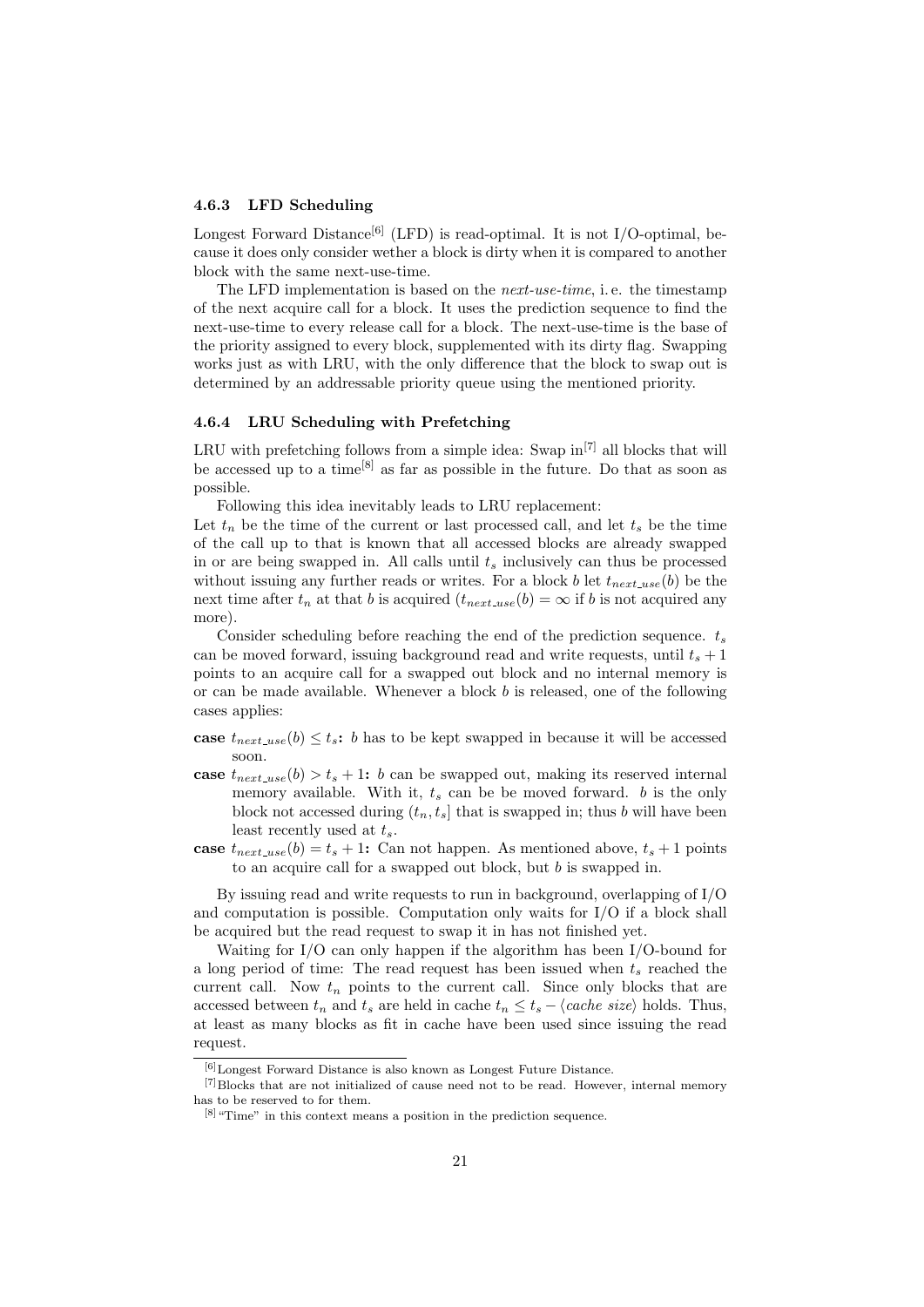# 5 Test Results and Findings

## 5.1 Setup

Tests have been run on two computers:

- i10pc125 with four Intel Xeon-X5550 processors (eight cores) and eight disks. Intel mkl was used as BLAS library. The installed OS was OpenSuse 11.1 Professional.
- i10pc126 with four AMD Opteron MagnyCours-6168 (48 cores) and two disks. AMD acml was used as BLAS library. The installed OS was Ubuntu 10.10 Server

Not all of the machines RAM was used. Caching (including prefetching and acquired blocks) has been limited by the block schedulers mechanisms to use up to a certain amount of internal memory<sup>[9]</sup>. The amount is specified with the respective test cases. Some more internal memory was used by administrative data structures, but only in the magnitude of megabytes. The BLAS libraries may also allocate some internal memory, but since they are only called for single blocks, their usage should not exceed the magnitude of megabytes either.

Disc access has been performed via DMA, thus no caching of reads and writes appears outside the disks hardware, in particular not by the operating system.

During the tests, the machines were otherwise idle. The block schedulers cache has been cleared before and at the end of multiplication, so that all input came from disk and all output went to disk.

In all experiments, the matrices consisted of 64 bit floating point variables  $(C++s$  build in type *double*).

If not stated otherwise, block order was 1568, resulting in a block size of 18.8 MiB. The algorithm variants in use were Strassen-Winograd with interleaved preadditions and postadditions mixed in recursion, and multi level Strassen-Winograd up to three levels grained on blocks.

Matrix orders have been limited to powers of two times block order because of the efficiency restrictions stated in section 4.5.3.

# 5.2 Hardware Considerations

As discussed by Toledo [10], it is reasonable to assume that computers today have an external memory by internal memory ratio between 10 and 1000. This is because of the price ratio fluctuating around  $100$ .<sup>[10]</sup> Computers with less internal memory could have it increased, and thus their performance boosted, relatively cheap regarding their total cost.

Given this ratio, one can conclude that of a matrix of size  $n, m \geq 1000$  or more, at least one row or column fits into internal memory. Similarly, of a matrix in submatrix layout with  $N, M \geq 1000$  (i.e. 1000 submatrices per row/column) a whole row or column of submatrices fits into internal memory. Under these conditions some operations like matrix-vector multiplication or row-major to block layout conversion can easily be implemented to be  $I/O$ -efficient.

<sup>[9]</sup>Exempt are the tests with pure internal multiplication. In that case all three matrices have to be held in internal memory.

<sup>[10]</sup>This does of cause not apply to higher levels of cache.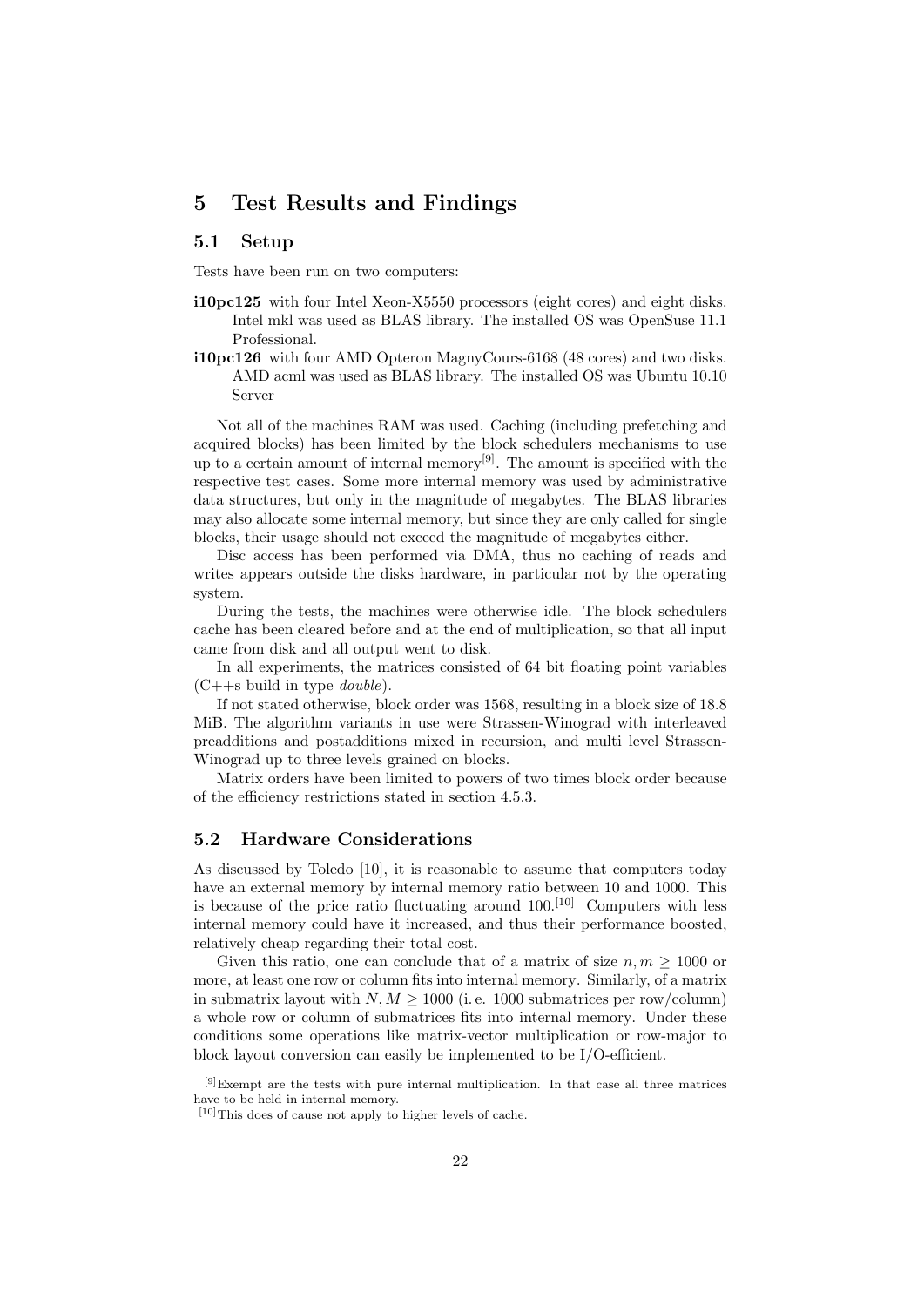## 5.3 Labels Used in This Section

overall-time Time taken by the whole multiplication, including flushing the output from cache.

I/O-time Sum per disk of time a read or write is processed.

parallel-I/O-time Time at least one read or write is processed on any disk.

I/O-wait-time Time that the computation had to wait for disk accesses to finish.

computation-time = overall-time  $- I/O$ -wait-time

**parallel-I/O-ratio** = I/O-time / parallel-I/O-time, i.e. the average number of I/Os run in parallel.

### 5.4 Block Timings

First of all, tests with very small blocks  $(32 \times 32)$  elements) had been run. Matrix order and amount of internal memory have been adjusted, so that the number of blocks per matrix and that fit in internal memory remained equal to the real tests. The longest of these tests took only some minutes for very large numbers of blocks, showing that administrative overhead is small compared to the actual arithmetic.

The following results for block operations are derived from multiplying matrices of order 100352 on i10pc125, once with the recursive standard algorithm and once with the Strassen-Winograd algorithm using 15GiB internal memory.

#### 5.4.1 Multiplication and Addition

The recursive standard matrix multiplication algorithm took 26388 seconds computation-time and performed 262144 block multiplications. Thus it takes about 0.101 seconds per block multiplication. Strassen-Winograd performed 117649 block multiplications and 529914 block additions in 17211 seconds computation-time. This leaves  $5368$  seconds for the additions, resulting in  $0.010$  seconds per block addition.

Additions show to be only ten times faster than multiplications, not over a thousand times faster as would be expected from theoretical operation counts. This effect may be explained with parallelizing on block level, so inter-thread communication has to be done for every block addition and multiplication. Another possible explanation is that for both operations, the operands have to be fetched from outer to inner levels of cache. Even though addition requires only a single scan, its throughput can not exceed the speed of the memory the operands are in at the beginning of the addition.

#### 5.4.2 I/Os and Compute-Boundedness

I/O-time of recursive standard matrix multiplication was 9748 seconds for 54896 I/Os and of Strassen-Winograd 38314 seconds for 182860 I/Os. Thus it takes 0.178 or 0.210 seconds per  $I/O$  respectively. The difference probably arises from Strassen-Winograds larger memory consumption increasing disk head movement and thereby seek time.

Parallel-I/O-time of recursive standard was 6429 seconds, resulting in a parallel-I/O-ratio of 1.516. Parallel-I/O-time of Strassen-Winograd was 9703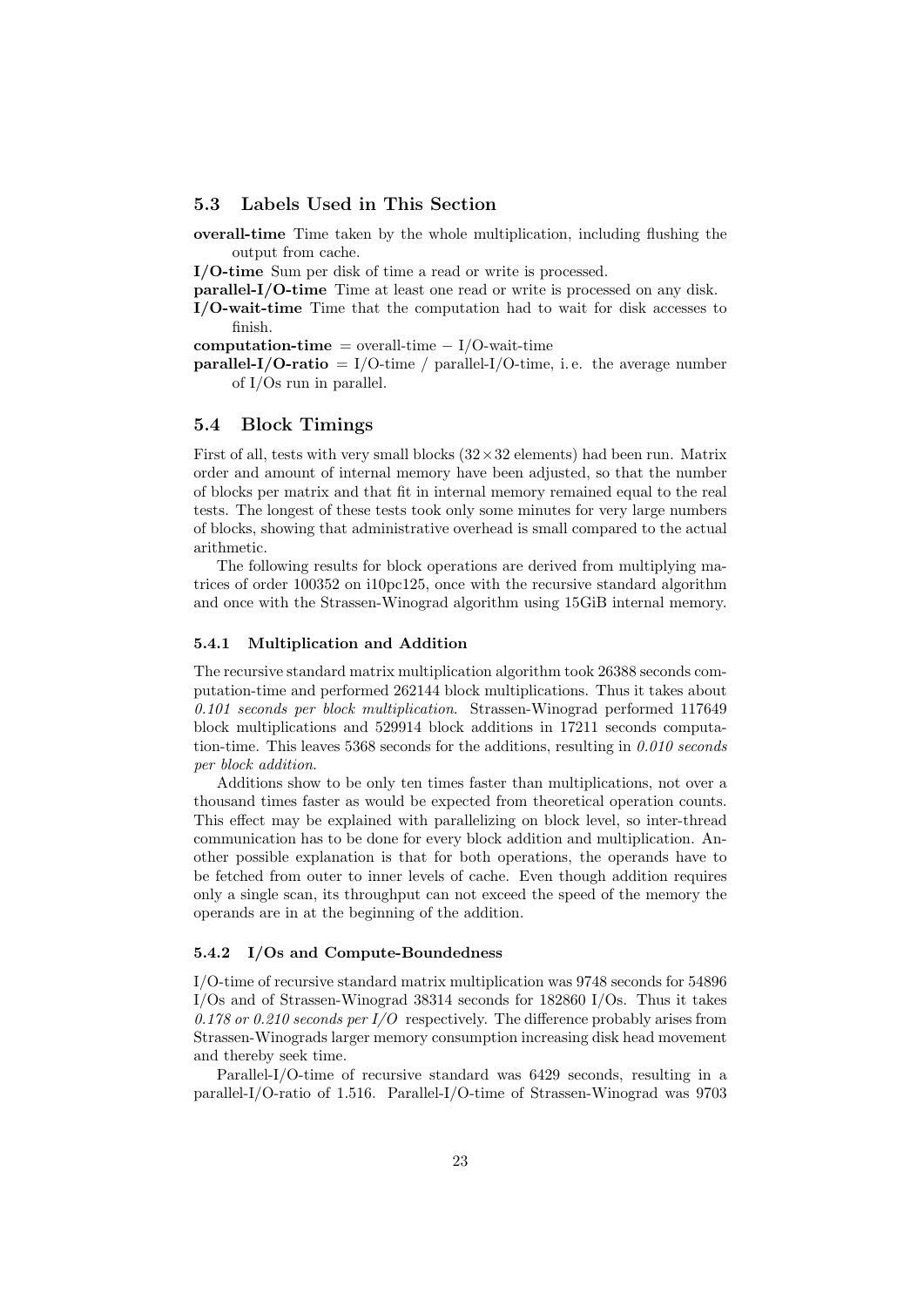seconds, resulting in a parallel-I/O-ratio of 3,949. Remember that i10pc125 has 8 disks, thus parallel-I/O-ratios of 8 are theoretically possible.

The above result for the recursive standard algorithm is not surprising, since it is clearly compute-bound, as can be seen in figure 8.

The Strassen-Winograd algorithm is not compute-bound all the time, because it has a significant I/O-wait-time. It is also not I/O-bound all the time, else it would have a much higher parallel-I/O-ratio and its parallel-I/O-time would match the overall-time. The obvious reason is that there are I/O-bound phases and compute-bound phases.

The phases are easily identified: Preadditions require four input and four output blocks to perform four additions. With the previously calculated times, the I/Os take 0.210 seconds on 8 disks in parallel  $((4+4)\cdot 0.210s/8)$ , while the additions take 0.040 seconds. Preadditions require sequential access to all blocks of the submatrices, so they cannot run from cache in the outer levels of recursion. Postadditions behave similar. Thus, those preadditions and postadditions are highly I/O-bound.

As submatrices become smaller on inner levels of recursion, they can stay in internal memory and multiplications can be performed without further I/Os. Also, the number of multiplications is  $n^{ld7} \approx n^{2.8}$  for  $n \times n$  block submatrices. Even for  $2 \times 2$  block submatrices seven multiplications and 15 additions are necessary (0.857 seconds) while only 16 parallel I/Os (0.420 seconds). For larger submatrices, multiplication becomes even more compute-bound. Multiplications including preadditions and postadditions on submatrices that fit in internal memory thus are highly compute-bound.

## 5.5 Matrix Multiplication

Figure 6 shows block operation counts for recursive standard matrix multiplication and Strassen-Winograd variants. As expected, the number of multiplications done by the Strassen-Winograd variants grows asymptotically slower than for the standard algorithm.

Recursive standard multiplication does no explicit additions at all because they are hidden in the multiply-and-add semantic (cf. section 4.2). Strassen-Winograds addition count asymptotically approaches five times the multiplication count as predicted in section 3.6.5.

The addition count of the multi level variant does not grow that evenly because of its limitation to particular levels. The break at 25088 (four levels of recursion) corresponds to the three-level limit plus one level base case. Its multiplication count differs slightly from that of regular Strassen-Winograd because of its different base case.

Figure 7 shows I/O counts for different algorithms. Theoretical I/O-counts are 3.5–5 times higher than the measured values probably because the assumed number of intermediate results to be stored at once is to high.

The break at order 12544 corresponds to the point the amount of data becomes to large for internal memory. Strassen-Winograd fills the internal memory with smaller instances due to its need for temporary storage, thus starts of with more I/Os at order 25088. Its slightly smaller growth  $(\Theta(n^{\text{ld}}^7)$  instead of  $\Theta(n^3)$ ) is hardly visible.

Multi level Strassen-Winograd shows leaps in I/O requirement when it needs another level of recursion because then it has to store the intermediate results.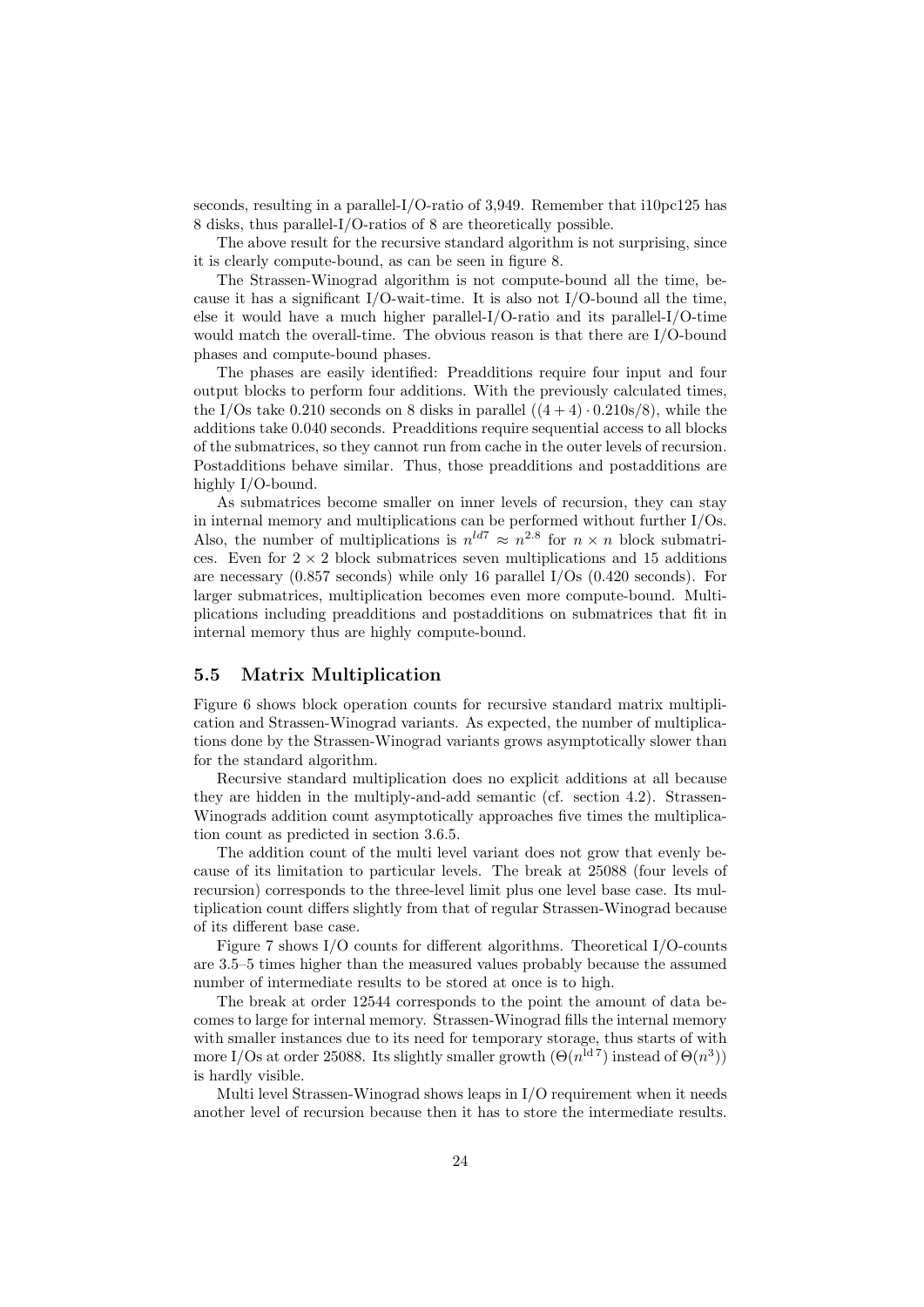

Figure 6: Number of block operations for different matrix multiplication algorithms by matrix order. Results have been obtained on i10pc125 using 15 GiB internal memory.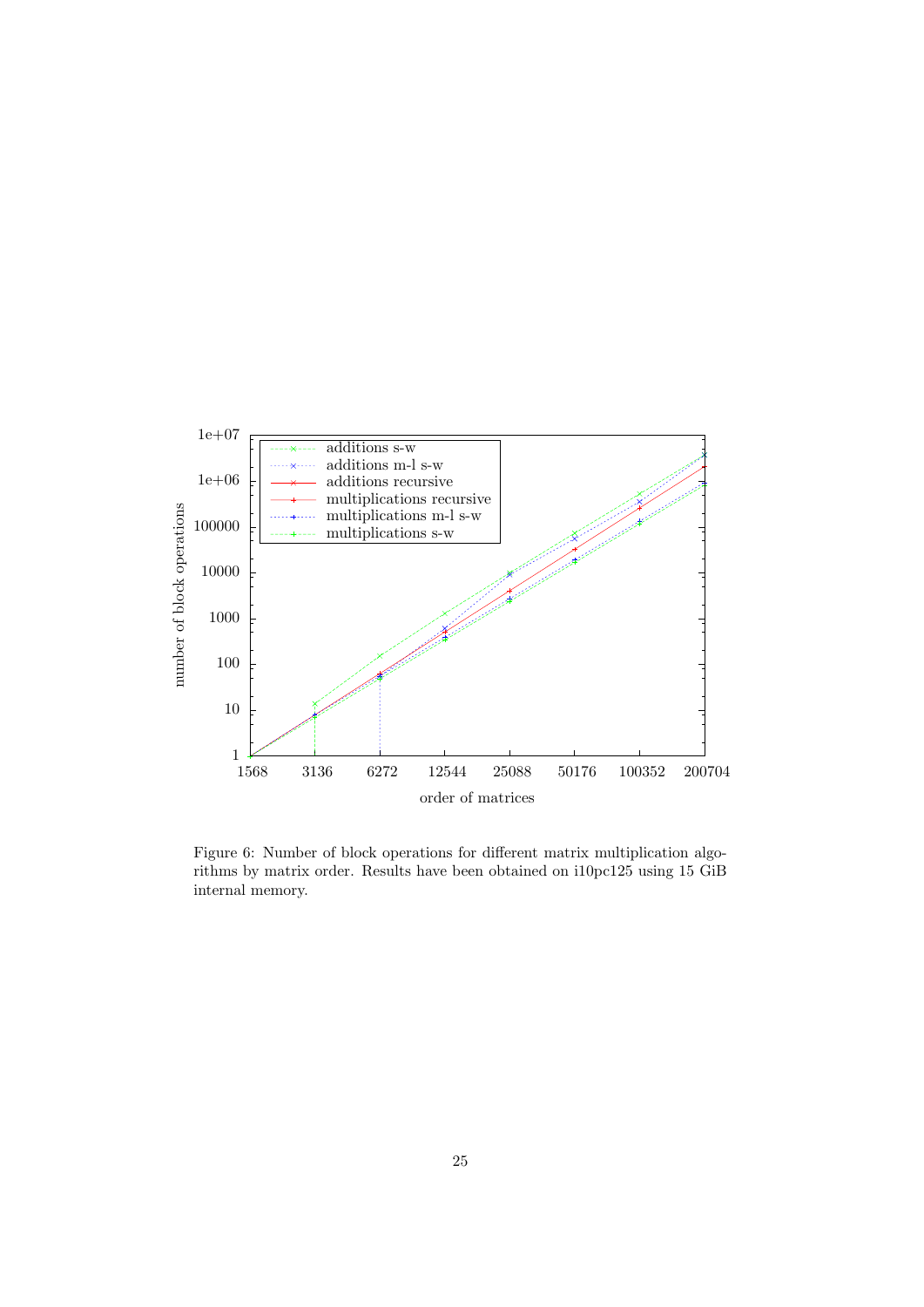

Figure 7: Number of I/Os for different matrix multiplication algorithms by matrix order. Results have been obtained on i10pc125 using 15 GiB internal memory.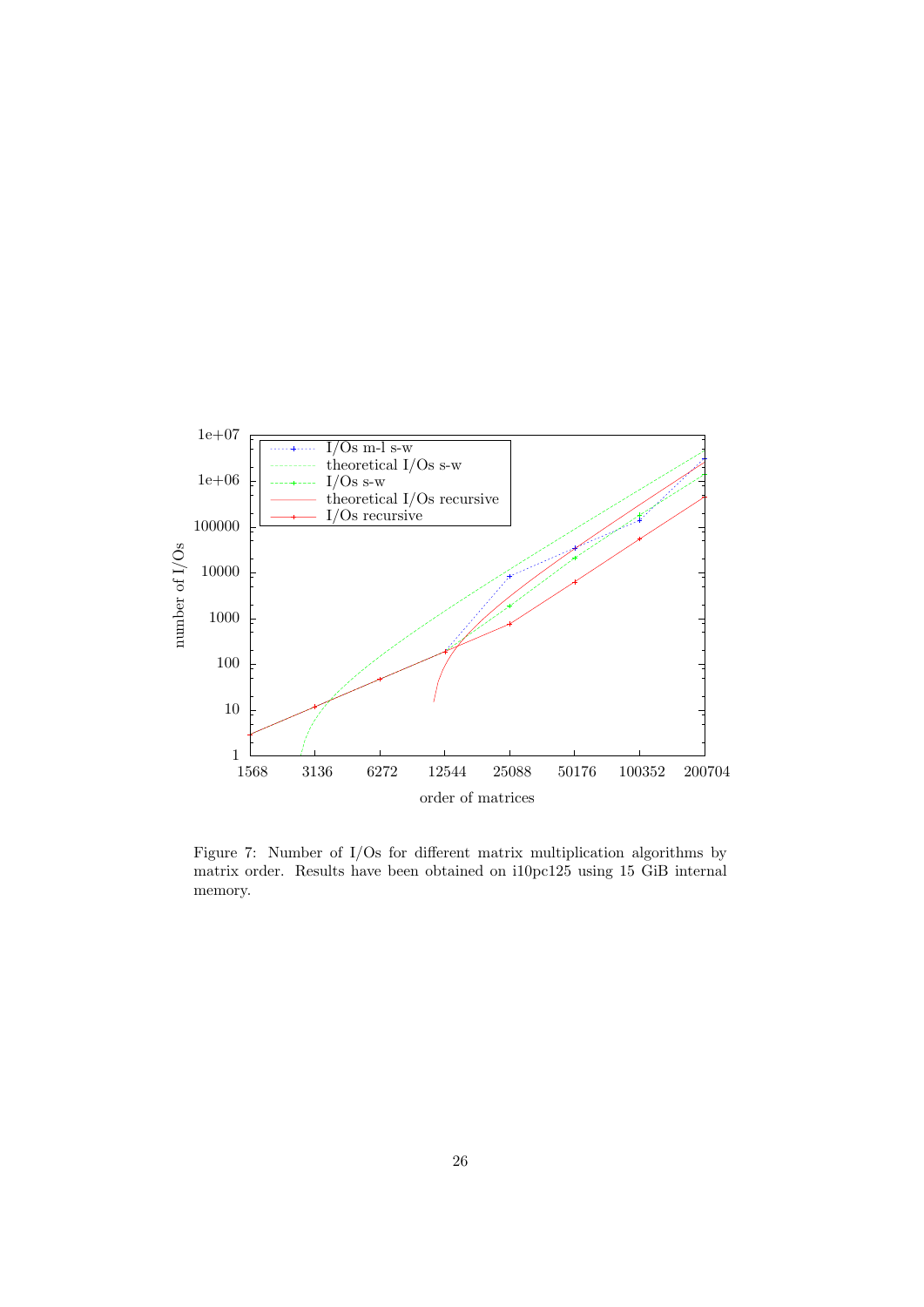

Figure 8: Times for different matrix multiplication algorithms by matrix order. Results have been obtained on i10pc125 using 15 GiB internal memory. The pure internal multiplication could use up to 64 GiB internal memory

Outside of the leaps, it grows only linear with the input size, confirming that it has to access the input and output only once and store no intermediate results on disk for those levels.

Figures 8 and 9 show overall-time, overlapping-I/O-time, and I/O-waittime for different algorithms. The recursive standard algorithm is completely compute-bound. Strassen-Winograd has a significant I/O-wait-time due to its I/O-bound preaddition and postaddition phases. It is still faster because it saves a lot in computation. For matrix side length 100352, the multi level variant's save in  $I/Os$  results in decrease of  $I/O$ -wait-time. The gain is reduced by the higher computation-time. Anyway, it is still a little faster for this instance.

Conceptually assuming  $n^3$  floating point operations, Strassen-Winograd did 48 GFLOPS for matrix order 200704 on i10pc125.

## 5.6 Scheduling

As can be seen in figure 10, LRU caching causes more I/Os than LFD caching. However, the advantage fades for very large matrices. Furthermore, for some access sequences, LFD inhibits prefetching, as can be seen in figure 11. Access sequences like that occur for example on intermediate results in successive preaddition phases.

As discussed in section 5.4.2, Strassen-Winograd has phases of computeboundedness (multiplications) and phases of I/O-boundedness (preadditions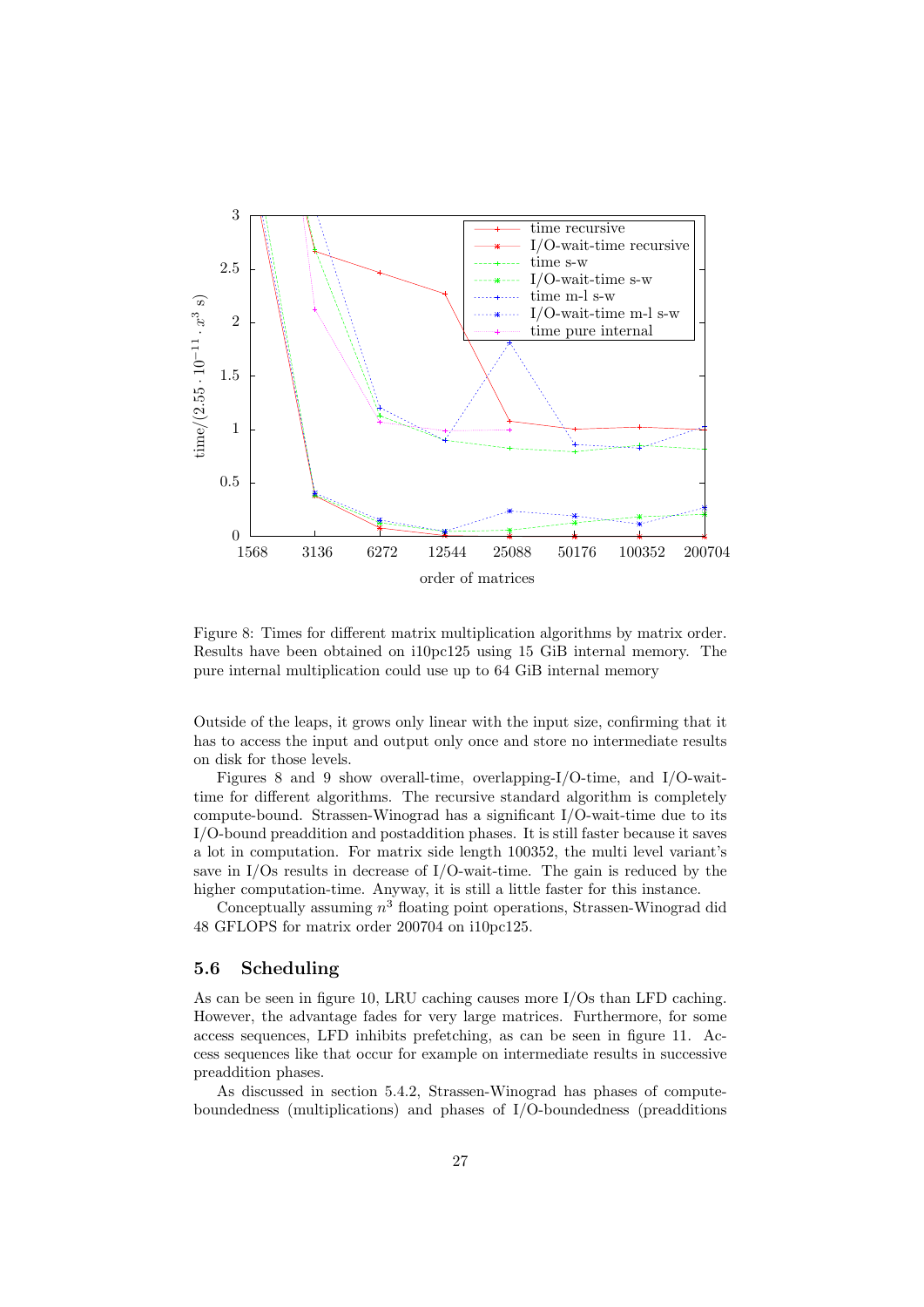

Figure 9: Times for different matrix multiplication algorithms. Left values are for order 100352, right values for order 200704. Results have been obtained on i10pc125 using 15 GiB internal memory.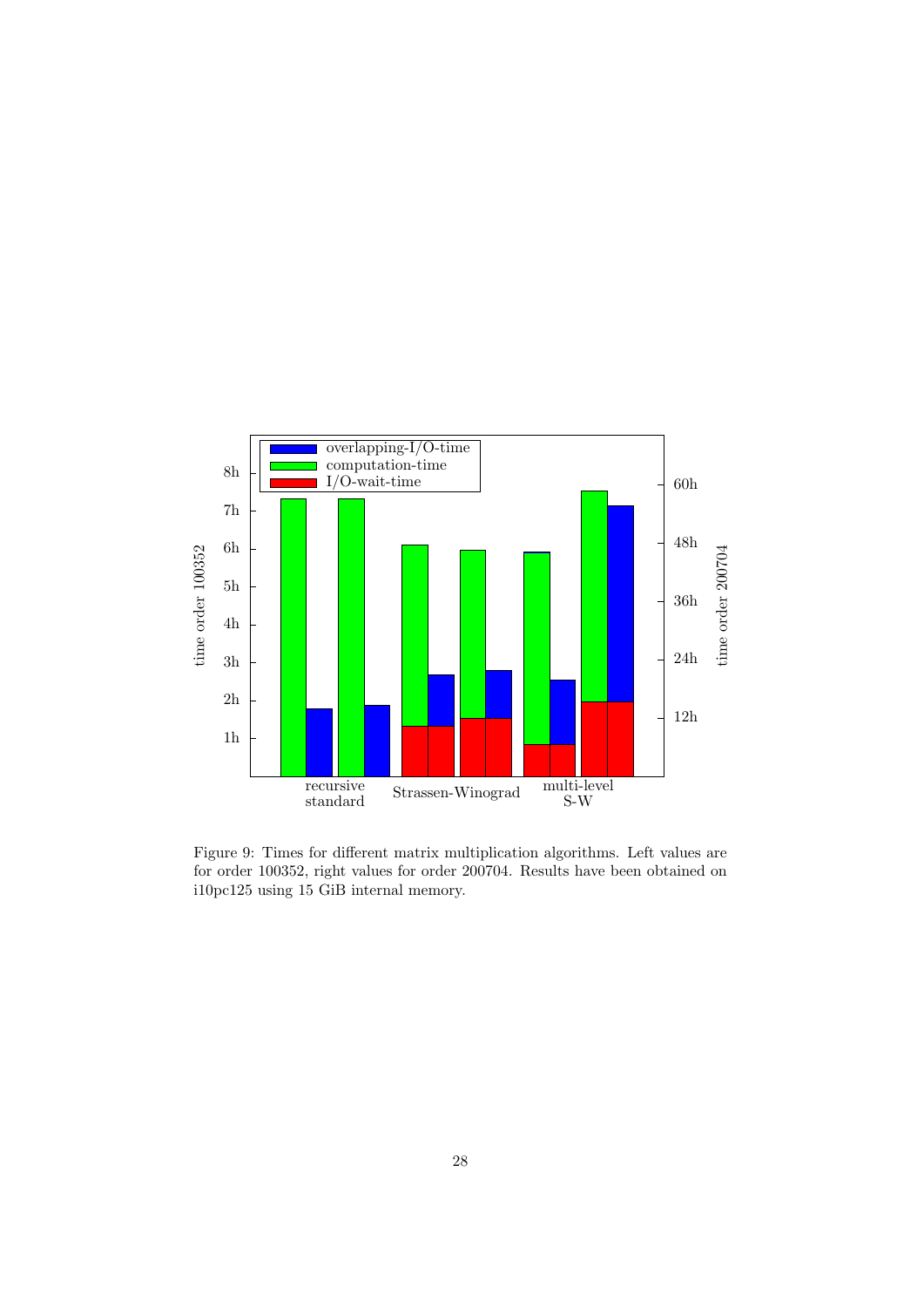

Figure 10: Number of I/Os for different scheduling algorithms by matrix order. Results have been obtained on i10pc125 using 15 GiB internal memory. The break at 12544 corresponds to the point the amount of data becomes to large for the cache.

| timestep $\vert 1$   |                                                                                                 |  |                  |                  |          |                                                                |     |              |  |
|----------------------|-------------------------------------------------------------------------------------------------|--|------------------|------------------|----------|----------------------------------------------------------------|-----|--------------|--|
| accessed block $ a $ |                                                                                                 |  |                  |                  |          |                                                                |     |              |  |
| LFD                  | cacheblock $1   \mathbf{a}$                                                                     |  | $\boldsymbol{a}$ | $\boldsymbol{a}$ | $\alpha$ | a                                                              |     |              |  |
|                      | cacheblock $2 \mid b$                                                                           |  | $\mathbf b$      | $\mathbf{c}$     |          | <b>d</b> $d \rightarrow b$                                     | - b | $\mathbf{c}$ |  |
|                      | cacheblock 1   <b>a</b> $a \rightarrow c$ <b>c</b> $c \rightarrow a$ <b>a</b> $a \rightarrow c$ |  |                  |                  |          |                                                                |     | $\mathbf{c}$ |  |
|                      | cacheblock $2 \mid b$                                                                           |  |                  |                  |          | <b>b</b> $b \rightarrow d$ <b>d</b> $d \rightarrow b$ <b>b</b> |     |              |  |

Figure 11: Cache contents for LFD (prefetching if possible) and LRU with prefetching. " $x \to y$ " indicates possibility for overlapping I/O. Notice how LFD uses only the last cache block for all missing blocks, inhibiting overlapping of I/O and computation.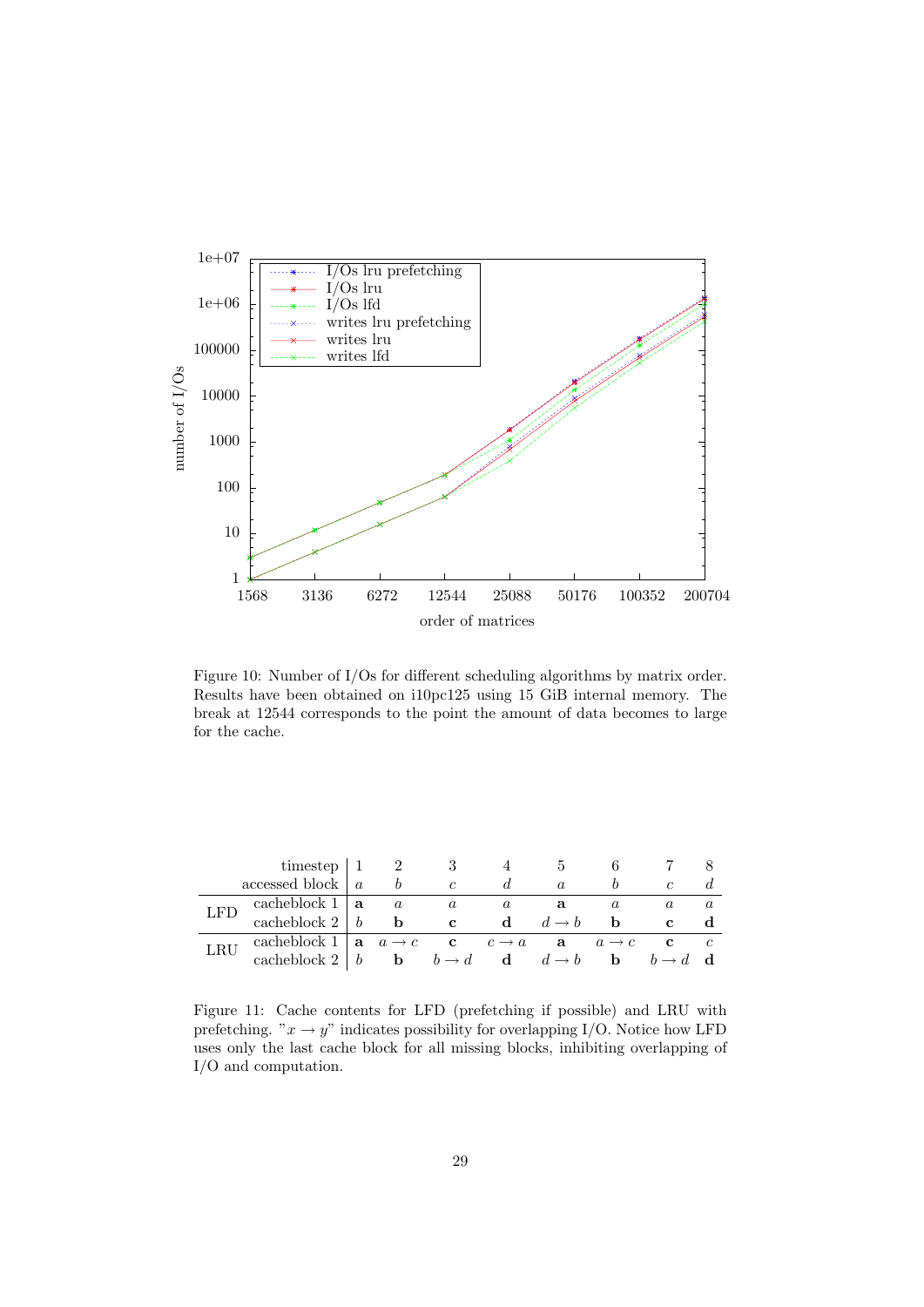and postadditions).

During compute-bound phases, the exact caching strategy is of no importance as long as it prefetches the required blocks in time. Idleness of I/O can be used to fill the cache for the next I/O-bound phase. It is advantageous to start an I/O-bound phase with the cache filled with the blocks required in the beginning of the phase. That is exactly what LRU with prefetching tries to achieve.

More interesting is what happens during I/O-bound phases. LRU replacement, even with prefetching if possible, is no good alternative because it may inhibit overlapping between I/O and computation as illustrated in figure 11.

## 5.7 Conclusions

We have seen that efficient external matrix multiplication is possible, though not trivial. Some internal memory for use as cache is helpful, but improved I/O bandwidth through multiple disks is more important. By using advanced algorithms, time can be saved if I/O bandwidth is high enough.

Recursive standard matrix multiplication evidently is a robust external algorithm. Its pure compute-boundedness, low overlapping-I/O-time, and low parallel-I/O-ratio indicate that it will run well even with less disks and less internal memory. On the other hand, improving internal multiplication would proportionally increase its speed without need for adjustments on I/O. Its simple access patterns would ease more coarse grained parallelization and allow for prefetching without explicit simulation.

Strassen-Winograds save in computation works well in the implementation as external algorithm. Since it is used on matrix level, the overhead by its more complicated structure is negligible. The preaddition and postaddition phases pose a problem, because the need to stream all data renders it highly I/Obound during these phases. Even caching with lots of internal memory can only partially reduce this problem. Therefore, the speed and number of disks is most critical to the effectiveness of Strassen-Winograd. Anyway, in the test setup with mediocre tuning, Strassen-Winograd enabled to break the speed limit set to standard matrix multiplication by the speed of internal multiplication.

For matrix order 100532 the multi level variant of Strassen-Winograd successfully reduced the number of I/Os, again slightly decreasing the overall-time. For some other matrix orders however, it increased the number of I/Os and thereby overall-time. Its sensitivity to the number of recursions and its extensive need for internal memory complicate its use and require more tuning. In the current state, it is to be seen as an academic approach only.

# 6 Future Work

As explained in section 4.5.3, Strassen-Winograd with padding may become inefficient for matrices that require lots of padding. Another approach is dynamic peeling [10], i. e. one level of recursive standard multiplication partitioning into a main part with even side length and a single row or column respectively. One could also partition so that the main part's side lengths are powers of two. Research about this topic is missing.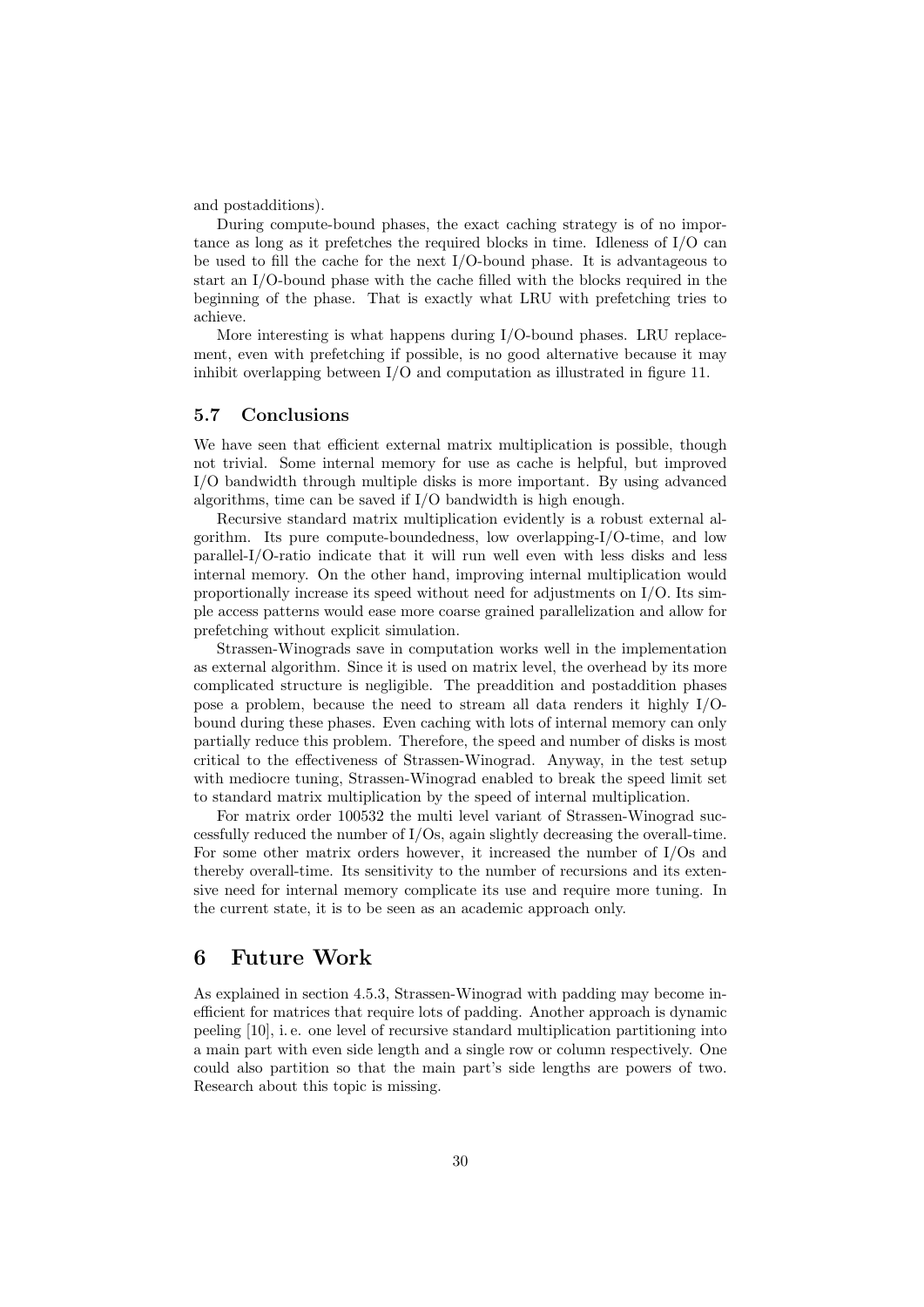As mentioned in section 5.6, neither LRU nor LFD provide optimal replacement and prefetching. Improvements may be possible by combining the idea that led to LRU with prefetching (to prefetch as early as possible, see section 4.6.4) with LFD-like replacement decisions if there is more than one block pending to replace. The replacement decision could be postponed until just before I/O falls idle to maximize the number of replaceable blocks. Another idea is to reserve a fixed partition of the cache for prefetching, so LFD can be applied to the rest but prefetching is always possible.

In section 4.2 the problematic of combining prefetching and load balancing was described. To apply more coarse grained parallelization to external algorithms, solving this problem will be helpful.

The existence of I/O-bound and compute-bound phases raises one question: Can these phases be scheduled to overlap (possibly in combination with coarse parallelism) so that complete overlapping between I/O and computation is achieved?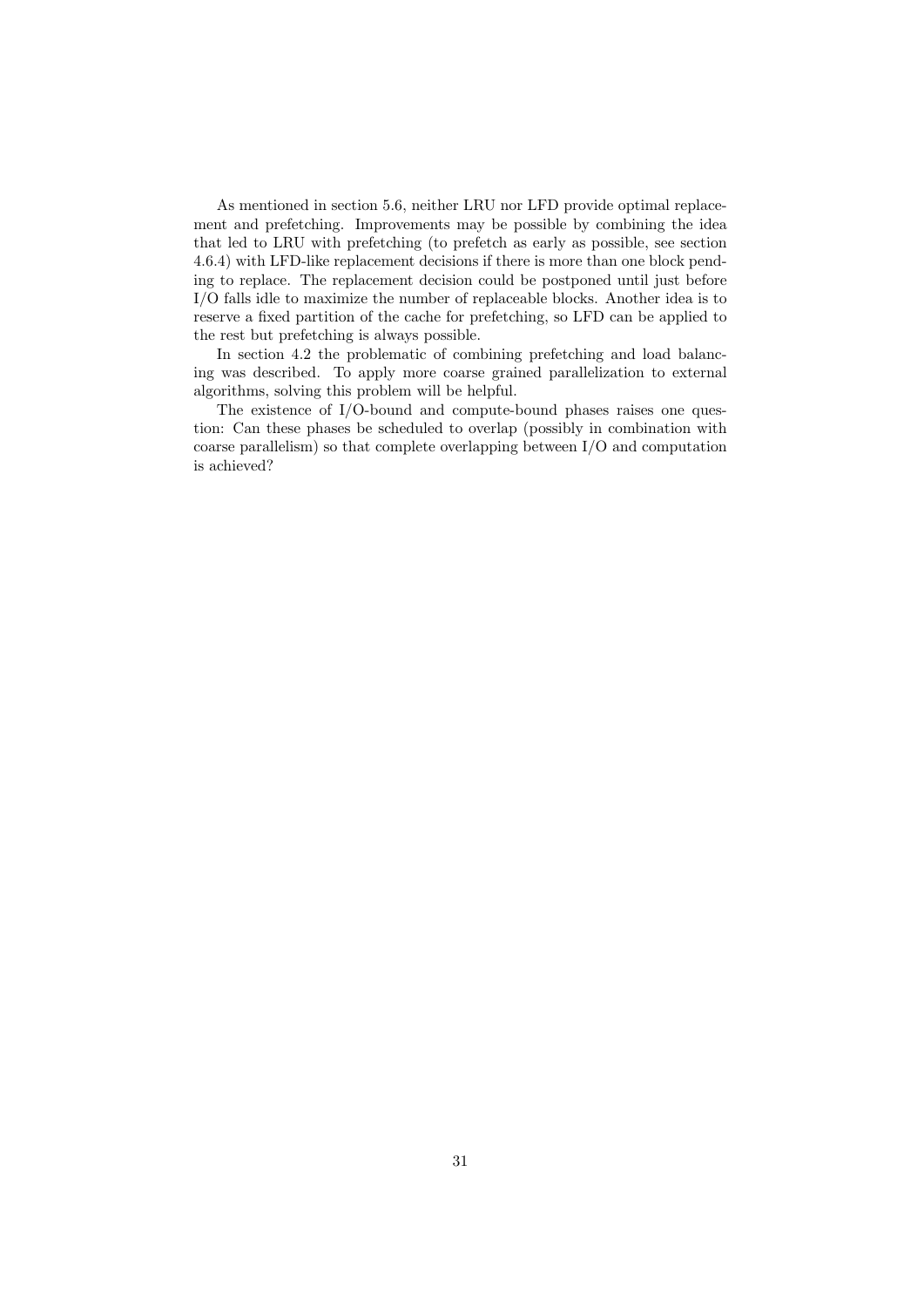# A Further Graphics of Test Results



Figure 12: Times for different cache sizes by matrix order. Results have been obtained with Strassen-Winograd on i10pc125.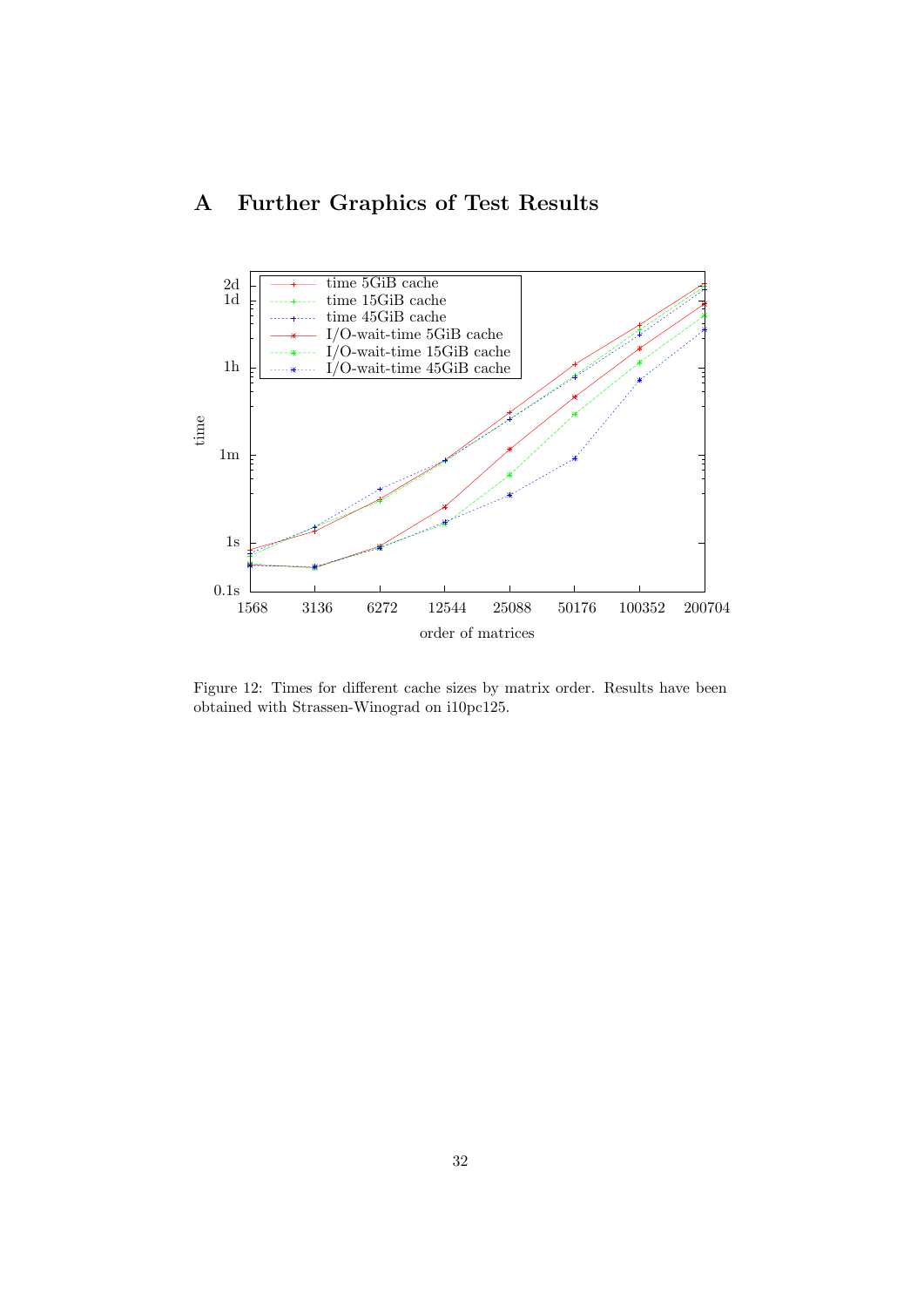

Figure 13: Times for different computers and cache sizes by matrix order. Results have been obtained with Strassen-Winograd.

Despite its larger number of processor cores, i10pc126 seems to be slower than i10pc125. Possibly the Intel mkl is just better than AMD acml.

Strangely, more cache makes the algorithm slower. Maybe the machines distributed memory combined with mid grained parallelism causes more copying between the processor groups. Or maybe administrative overhead gets that big.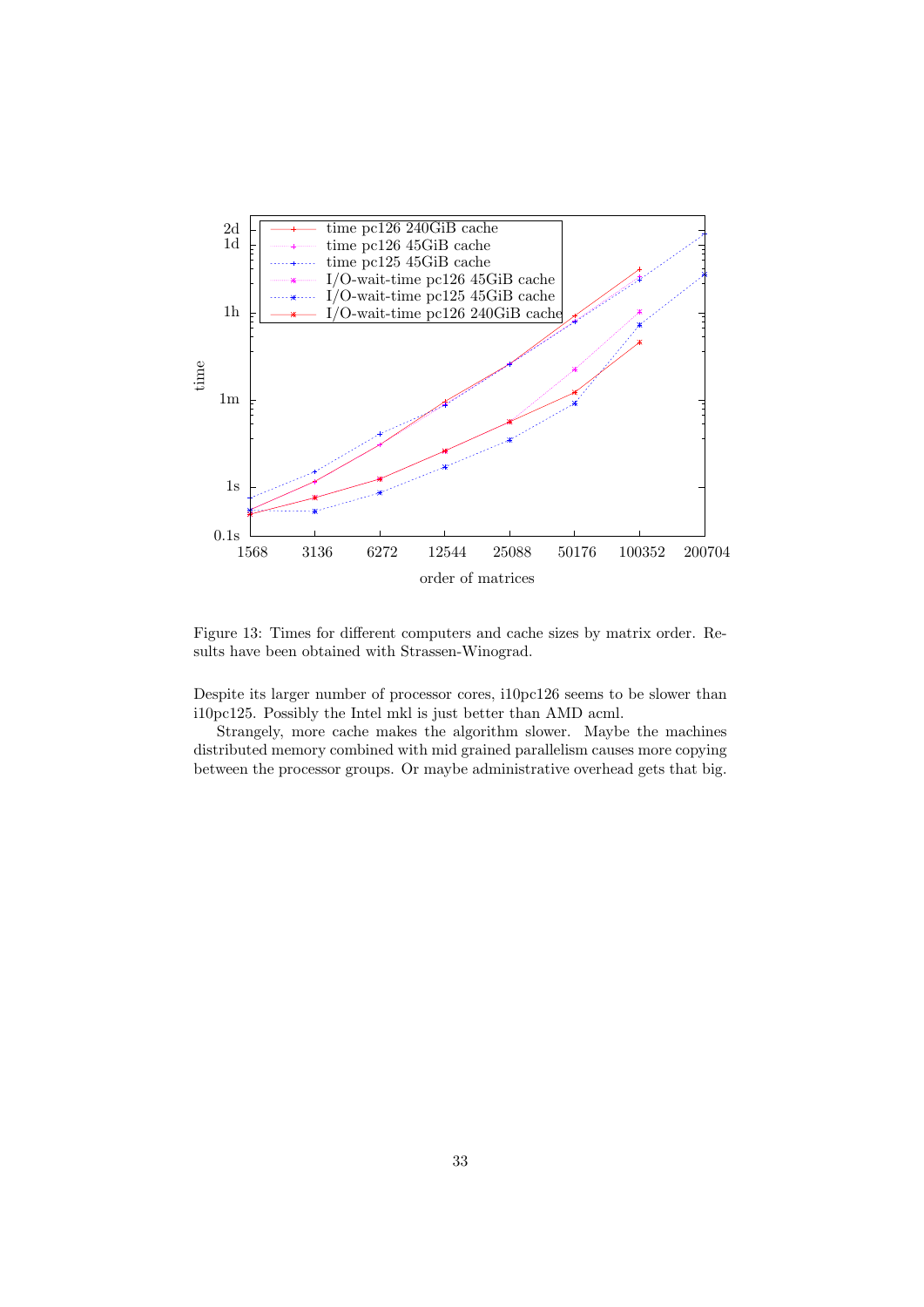

Figure 14: Times for different matrix multiplication algorithms by matrix order. Results have been obtained on i10pc126 using 45 GiB internal memory.

This tests show that the I/O with only two disks is to slow for Strassen-Winograd to be efficient. The reduced computation cost can not make up for the I/Obound preaddition and postaddition phases.

For order 200704 Strassen-Winograd and the multi level variant could not finish, because it was not enough disk space available.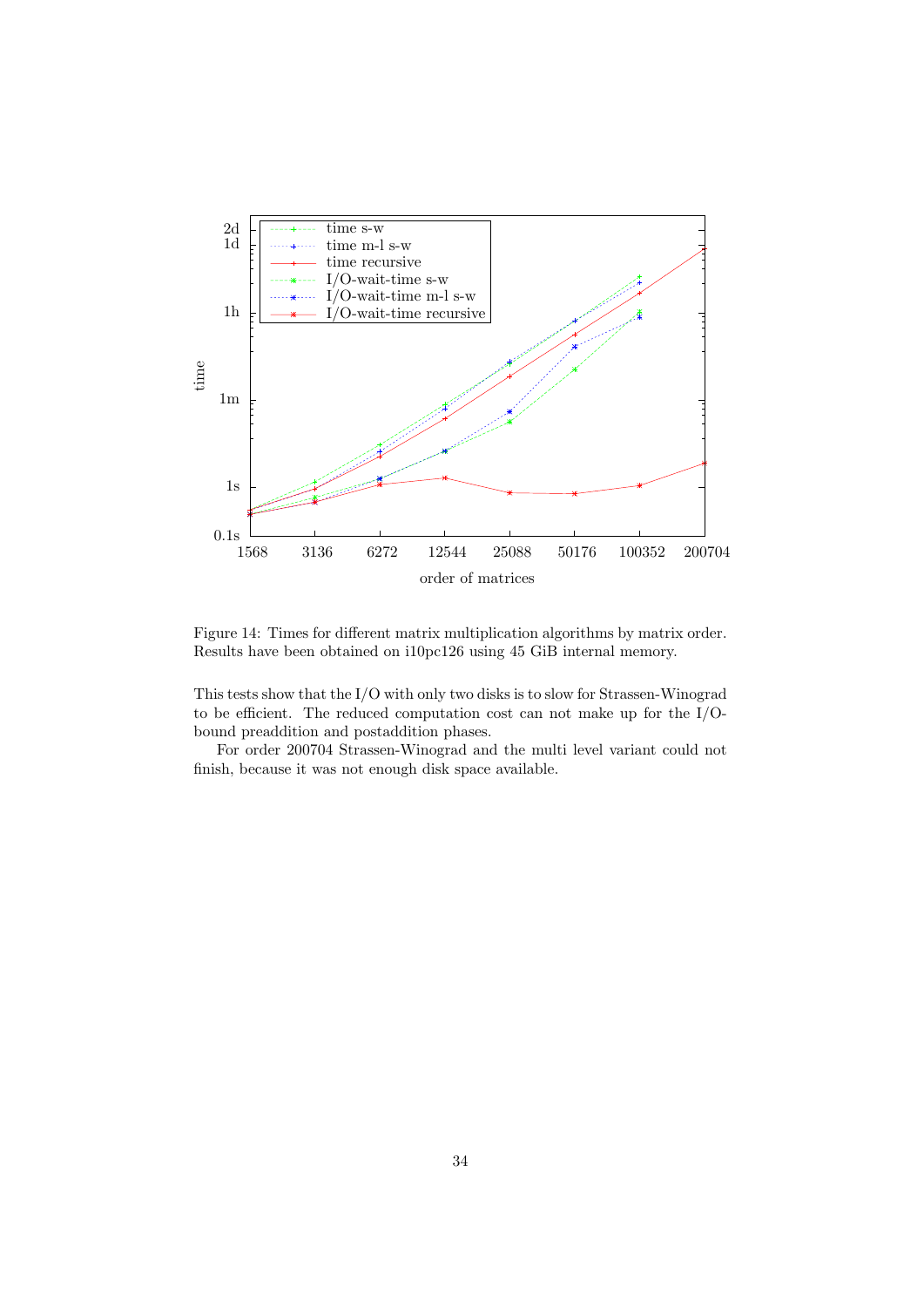

Figure 15: Times for different matrix multiplication algorithms by matrix order. Results have been obtained on i10pc126 using 240 GiB internal memory.

Again, as seen for 45 GiB cache in figure 14, I/O with only 2 disks is to slow for Strassen-Winograd to be efficient. The reduced computation cost can not make up for the I/O-bound preaddition and postaddition phases.

For order 200704 Strassen-Winograd and the multi level variant could not finish, because it was not enough disk space available. Recursive standard multiplication took longer, because even without temporary storage the disks were almost full.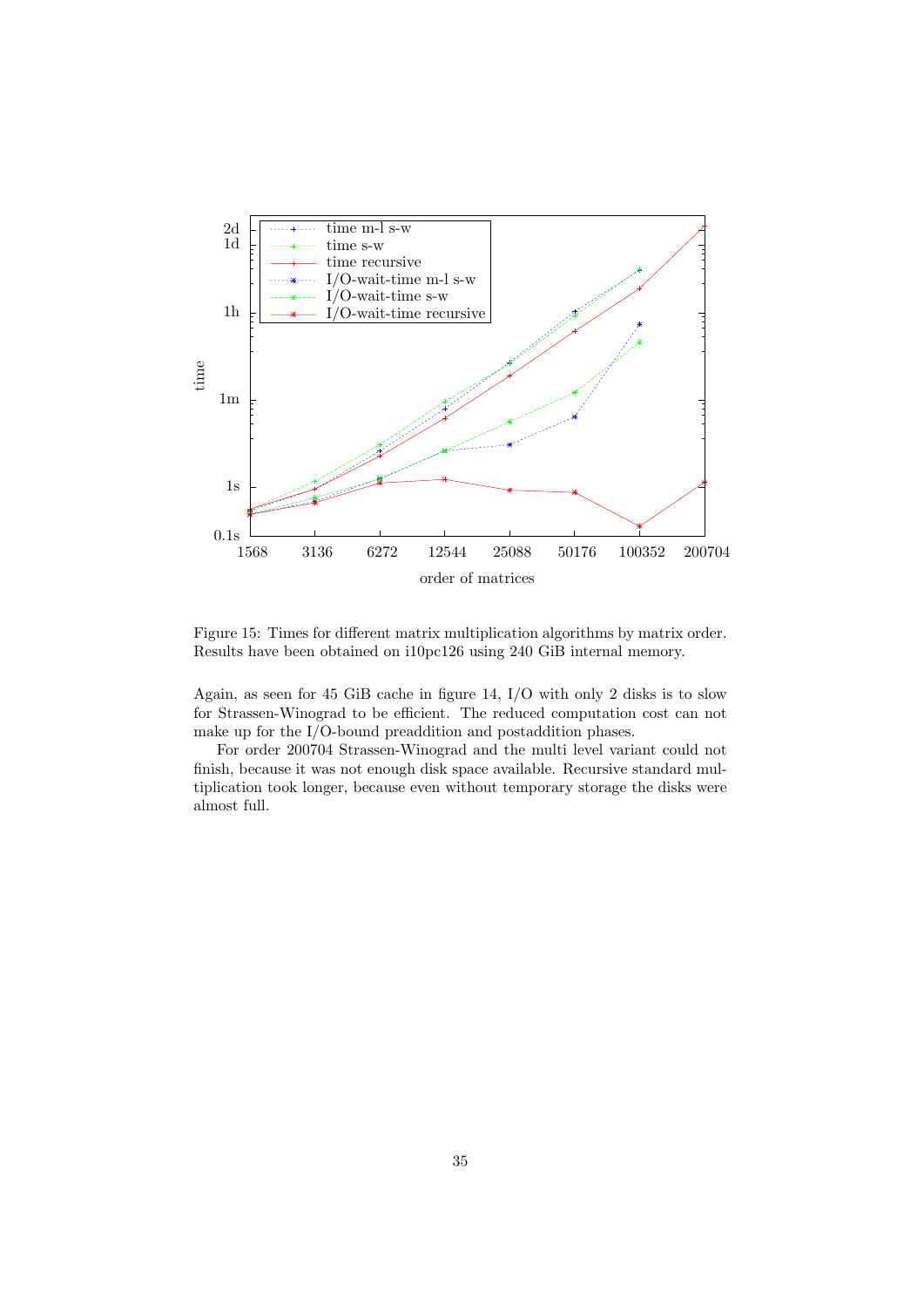

Figure 16: Times for different matrix orders by order of blocks. Results have been obtained multiplying matrices by Strassen-Winograd on i10pc125 using 15 GiB internal memory.

Larger blocks reduce overhead in disk accesses and parallelization but also reduce the number of levels Strassen-Winograd can be applied. For small and mid-sized matrices, the chosen block size seems to be best. For larger matrices, larger blocks seem to be better. The reason probably are the I/O-bound preaddition and postaddition phases, that benefit from faster disk accesses and are more significant for larger matrices.

The high value for matrix order 25088 and block order 25088 can not be explained yet and calls for further investigation.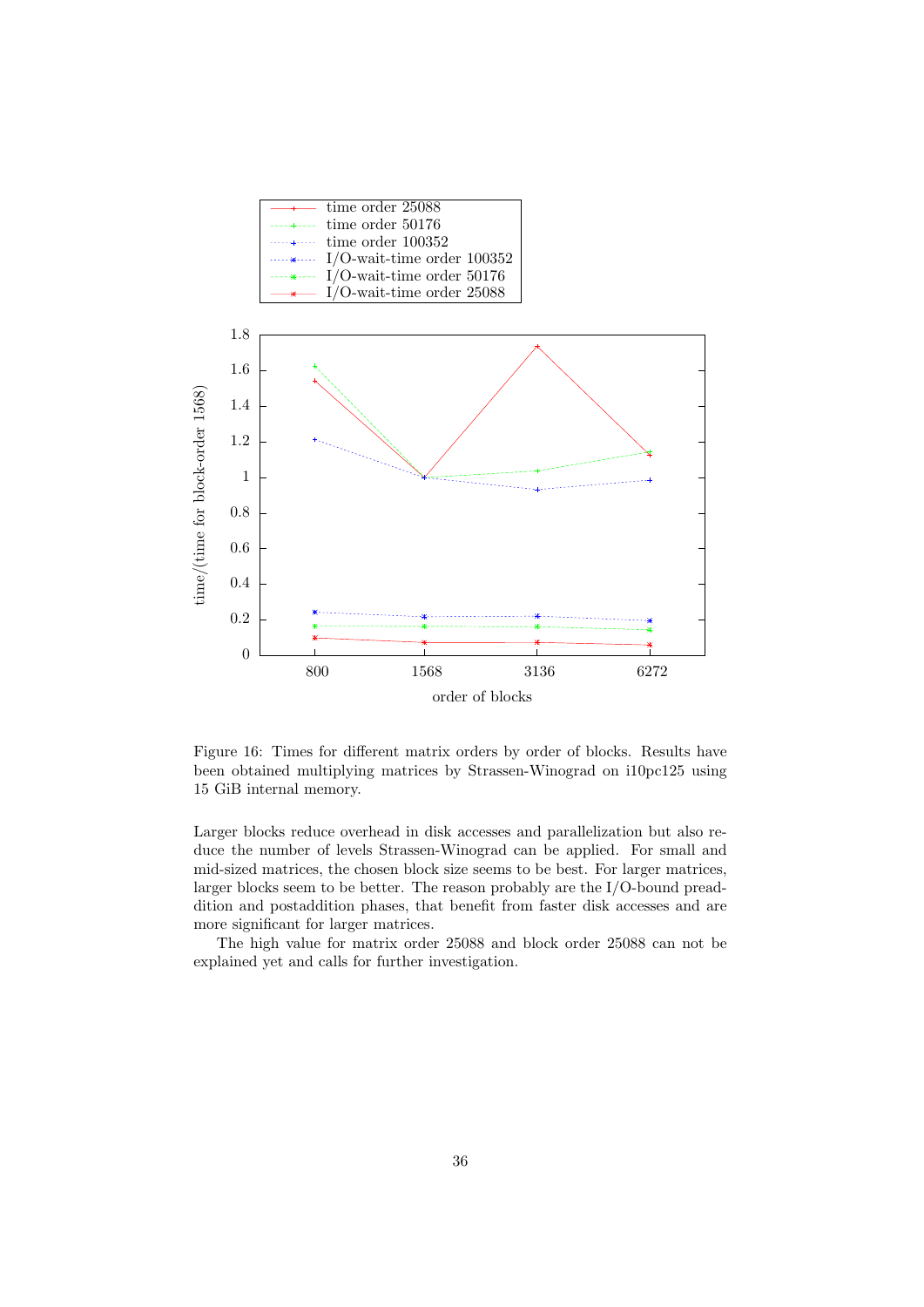

Figure 17: Times for different implementations of Strassen-Winograd by matrix order. Shown are the implementation with preadditions and postadditions interleaved, the implementation without interleaved additions and the implementation with preadditions interleaved and postadditions mixed in with recursion. Results have been obtained on i10pc125 using 15 GiB internal memory.

Interleaving postadditions seems to be no good.

Other than expected, interleaving preadditions is better for smaller matrices and worse for larger ones. That shows that the increased temporal locality helps on internal multiplication but somehow conflicts with disk access or scheduling.